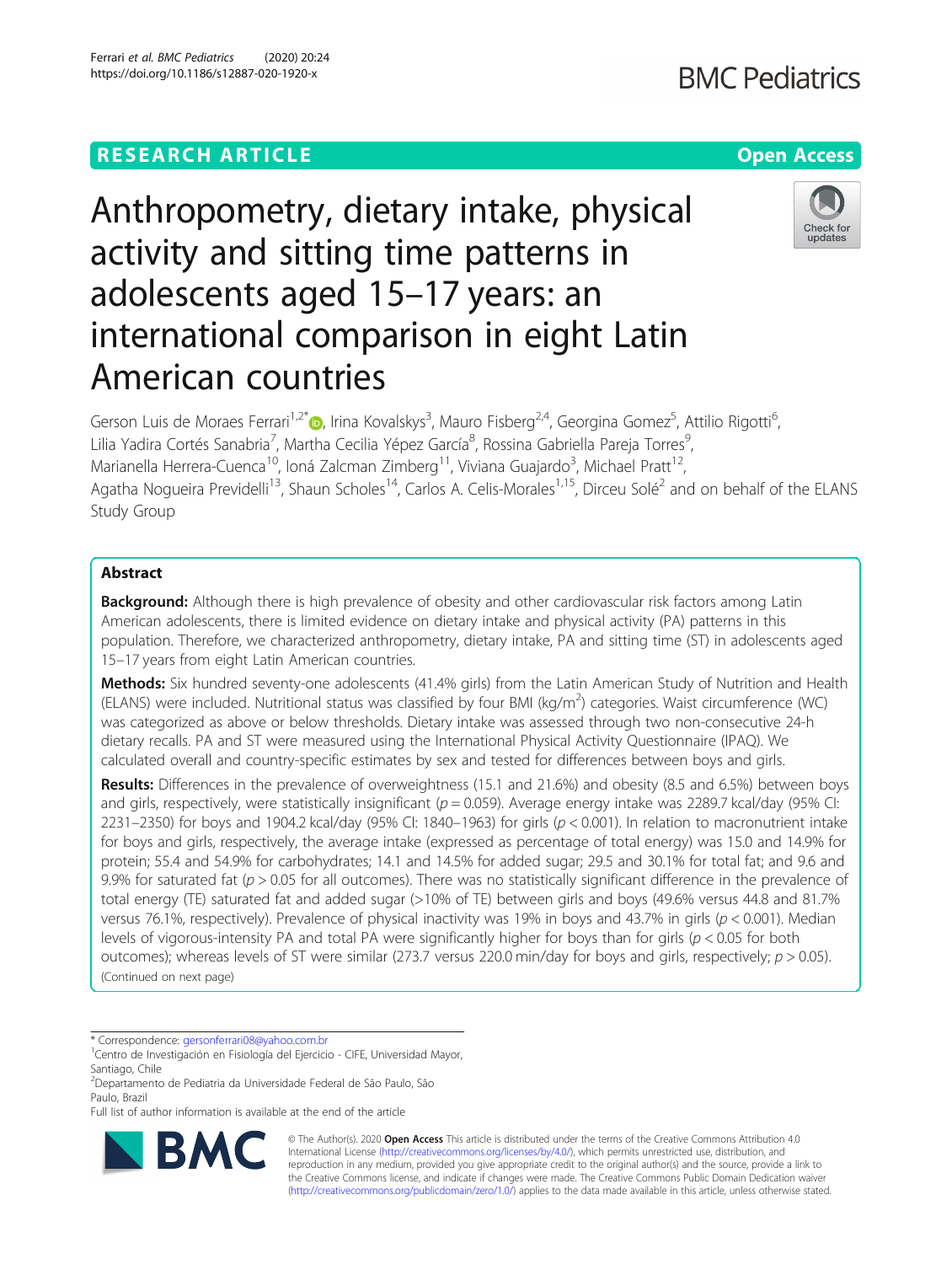# (Continued from previous page)

**Conclusions:** These findings highlight the high prevalence of poor dietary intake and physical inactivity in adolescents from Latin American countries. Therefore, effective and sustainable strategies and programmes are needed that promote healthier diets, regular PA and reduce ST among Latin American adolescents.

Trial registration: Clinical Trials [NCT02226627](https://clinicaltrials.gov/ct2/show/NCT02226627). Retrospectively registered on August 27, 2014.

Keywords: Obesity, Anthropometry, Sedentary behaviours, Physical activity, Energy intake, Macronutrients, Total fat

# Background

Obesity is a major threat to worldwide public health, through increasing the likelihood of cardiovascular disease, type 2 diabetes, hypertension, metabolic syndrome, cardiovascular disorders, stroke, respiratory disease and cancer [[1](#page-14-0)]. Almost three quarters of all non-communicable disease (NCD) deaths (28 million), and the majority of premature deaths (82%), occur in low- and middle-income countries, inhibiting economic and social growth [\[2,](#page-14-0) [3\]](#page-14-0). In conjunction with rapid demographic changes, Latin American countries (LACs) are facing a fast nutritional transition  $[4]$  $[4]$  $[4]$ . Both demographic and nutritional changes have taken place at different rates across LACs. These are associated with an increase in urbanization and the adoption of westernized lifestyles. This has led to higher levels of sedentary behaviours (SB) such as excessive sitting time (ST), lack of physical activity (PA) and poor dietary patterns characterised by excessive energy intake [\[5,](#page-14-0) [6](#page-14-0)].

Poor diet and lack of PA are key risk factors for increasing and alarming levels of obesity in LACs [[7](#page-14-0), [8\]](#page-14-0). However, most evidence to date has only been available from adult populations. Therefore, there is a lack of evidence about these risk factors among adolescents in the region [\[8,](#page-14-0) [9](#page-14-0)]. Previous studies conducted in high-income countries have provided evidence about how lifestyle behaviours and high adiposity levels in early life, including adolescence, is associated with cardiometabolic and cardiovascular risk factors in middle and later life  $[10-12]$  $[10-12]$  $[10-12]$  $[10-12]$ . Increasing the surveillance on dietary, PA, and ST patterns in adolescents using standardized methods could provide key information for the design and implementation of public health policies aiming to prevent cardiovascular risk factors and NCDs in LACs [[13](#page-14-0)]. The purpose of the current study, therefore, was to investigate anthropometry, dietary intake, PA, and ST patterns in adolescents aged 15–17 years from eight LACs.

# Methods

# Study design

The Latin American Study of Nutrition and Health / Estudio Latinoamericano de Nutrición y Salud (ELANS) is a cross-sectional, multi-national survey conducted in eight LACs (Argentina, Brazil, Chile, Colombia, Costa Rica, Ecuador, Peru and Venezuela). The study was conducted over a period of 6 months (September 2014 to February 2015). The rationale and study design are reported in more detail in a previous publication [\[14](#page-14-0)]. The ELANS protocol was approved by the Western Institutional Review Board (#20140605) and is registered at [ClinicalTrials.gov](http://clinicaltrials.gov) (#NCT02226627). The ethical review boards of each participating institution also approved each site-specific protocol. All study countries adhered to standardized study protocols for interviewer training, fieldwork, data collection and management, including quality control procedures.

# Participants

Out of 10,134 individuals aged 15–65 years initially sampled, 671 were adolescents aged 15–17 years (41.4% girls) and were eligible for inclusion in the current study (Fig. [1](#page-2-0)). Exclusion criteria included pregnant and lactating girls, individuals with major physical or mental impairments, adolescents without consent from a parent or legal guardian, individuals living in residential settings other than a household, and individuals who were unable to read.

#### Anthropometric data

Body weight (kg) was measured with a calibrated electronic scale (Seca®, Hamburg, Germany) with an accuracy of 0.1 kg. Body height (cm) was measured with a portable stadiometer with an accuracy of 0.1 cm. Measurements were taken during inspiration, with the base of the stadiometer lightly touching the upper reaches of the head and with the participant's head on the Frankfort Plane [[15](#page-14-0)]. Body mass index (BMI;  $\text{kg/m}^2$ ) was derived from height and weight. BMI standard deviation (SD) scores were derived using the age- and sex-specific World Health Organization (WHO) growth reference for school-aged children, which were classified into four categories of nutritional / BMI status as follows: underweight  $\left($  < -2SD), eutrophic ( $-2SD \geq$  to  $\leq$ 1SD), overweight (1SD > to  $\leq$ 2SD), and obese  $(> 2SD)$  [[16](#page-14-0)].

In accordance with WHO recommendations [\[17\]](#page-14-0), waist circumference (WC) was measured with an inelastic tape to the nearest 0.1 cm and was categorized as above or below thresholds (central obesity) based on reference data by sex, age and ethnicity for adolescents compiled by Katzmarzyk and colleagues [\[18\]](#page-14-0). Each measurement was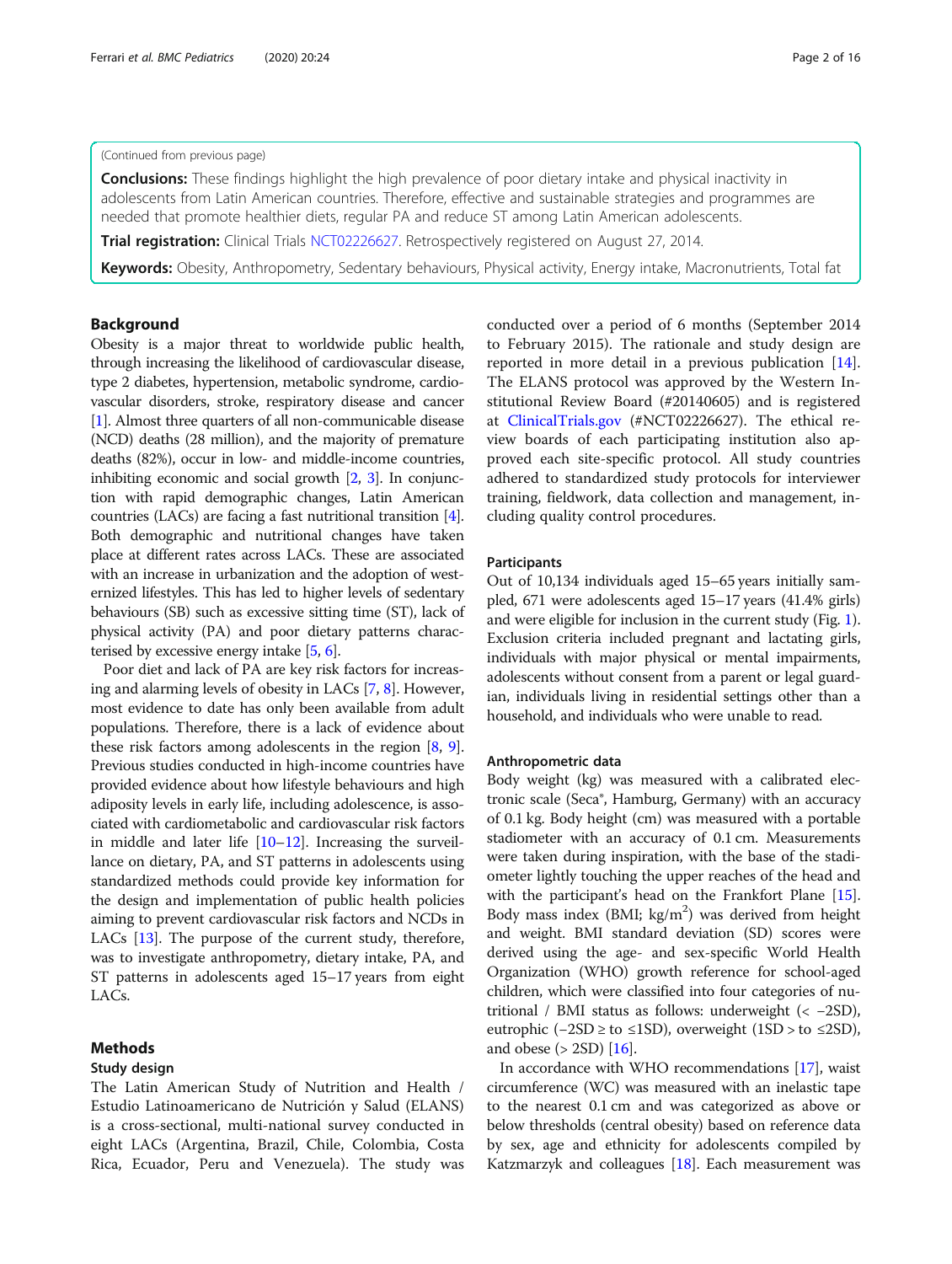<span id="page-2-0"></span>

repeated to ensure accuracy, and the average was used for statistical analyses. If the two readings differed by more than the previously established set point, then a third measurement was taken.

# Dietary intake

Dietary intake was assessed using two 24-h food recalls (24-HR) applied on non-consecutive days, with a minimum of three and a maximum of eight non-consecutive days. The 24-HR food recall method has inherent strengths including: 1) the instrument collects actual food intake on specific days, 2) recall memory is less, compared to other methods such as a Food Frequency Questionnaire; and 3) usual or habitual intake can be estimated if the instrument is repeated on the same participants [[14](#page-14-0)]. For these reasons, the 24-HR food recall method has been widely used in population-based studies, such as the US National Health and Nutrition Examination Survey (NHANES), the Korean National Health and Nutrition

Examination Survey (KNHANES), and the European Food Consumption Validation (EFCOVAL) study [[19](#page-14-0)–[21\]](#page-14-0).

The protocol using 24-HR recall was administered by trained interviewers face-to-face using the Multiple Pass Method [[22](#page-14-0)–[24\]](#page-15-0). The households were supervised by trained nutritionists who were also responsible for converting the measures into grams (g) and millilitres (mL). This data was transformed into energy taking into account macro- and micronutrient quantities using the Nutrition Data System for Research software (NDS-R Version 2013, Minnesota University, Minnesota, USA). The quality control system and complete procedure for standardization of the food composition database are available in other published studies [[14](#page-14-0), [25\]](#page-15-0).

Researchers in each LAC analysed the consistency of the food recall data by reviewing the quantities of total energy intake expressed as kilocalories (kcal) and as macronutrients including protein, carbohydrate, added sugar,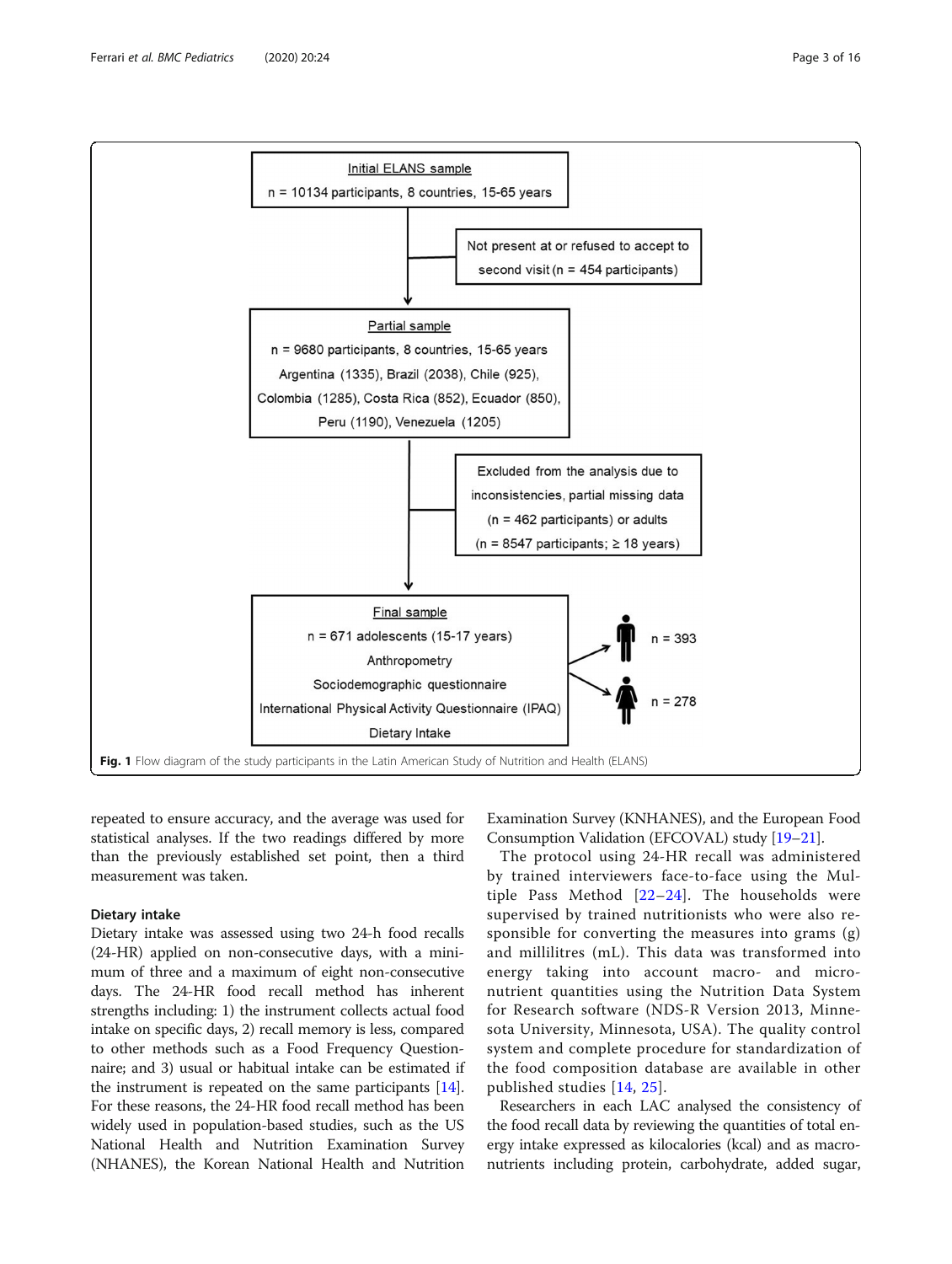and fat (total and saturated) expressed as a proportion (%) of total energy intake (hereafter referred to as % TE).

As a single 24-HR recall is limited and generally inadequate for assessing the usual dietary intake of individuals, two 24-HR recalls were chosen to estimate habitual food consumption and evaluate intra-individual variability in nutrient and energy intake [[26](#page-15-0)]. To assess habitual dietary intake, the Multiple Source Method (MSM) was applied. This method was chosen because of its capability for improving estimates of usual dietary intake by considering within-person variance in intake [\[24\]](#page-15-0). As the MSM requires at least 2 days of short-term dietary measurements, all participants in the present study provided two 24-HR food recalls on non-consecutive days. Briefly, the MSM method is a mixed model, which is comprised of three parts. Firstly, the probability of energy consumption or nutrients per day is estimated using logistic regression with participant-specific random effects (probability model). Secondly, data that has been transformed for normality (using a Box-Cox transformation) is used to estimate the usual amount of food intake on consumption days using linear regression (quantity model) with participant-specific random effects. Thirdly, the estimated usual food/nutrient intake for each participant is calculated by multiplying the probability of consumption of a food/nutrient (part 1) with the usual amount of food intake (part 2) [\[24\]](#page-15-0). The usual intake of protein, carbohydrate, total fat and saturated fat are estimated in grams (g); energy intake is estimated in kilocalories (kcal). The relative proportion of macronutrients and saturated fat in relation to total energy intake was calculated (% TE). Acceptable macronutrient distribution ranges (AMDR) were used to evaluate the % TE from protein, carbohydrate, total fat and saturated fat [\[27](#page-15-0)]. The AMDRs for macronutrients were as follows: protein (10 to 35%), total fat (20 to 35%) and carbohydrates (45 to 65%). The AMDR for saturated fat was chosen in accordance with guidelines from the Food and Agriculture Organization of the United Nations (FAO) and the WHO, which recommends maximum intake of up to 10% TE in saturated fat and added sugar [\[28](#page-15-0), [29\]](#page-15-0).

# Measurement of self-reported physical activity and sitting time by the International Physical Activity Questionnaire (IPAQ)

PA and ST were assessed at the second visit using a Spanish language long-form, last 7-day, self-administered version of the International Physical Activity Questionnaire (IPAQ) [\[30\]](#page-15-0). IPAQ is designed to assess the levels of habitual PA for individuals aged 15–69 years  $[31, 32]$  $[31, 32]$  $[31, 32]$  $[31, 32]$  $[31, 32]$ . The IPAQ contains questions on the amount of walking undertaken, and on the amount of participation in moderate (MPA) and vigorous (VPA) intensity activities during active transport and leisure-time [[30](#page-15-0)].

Data were analysed in accordance with the IPAQ scoring protocol [\[33](#page-15-0)]. The IPAQ assesses walking separately: in line with the protocol, walking was assigned an intensity of 3.3 metabolic equivalents (METs), and all other MPA and VPA were assigned an intensity of 4.0 and 8.0 METs, respectively. Total PA (expressed as minutes per week multiplied by MET values) was derived as minutes of walking  $\times$  3.3 METs + minutes of MPA (excluding walking)  $\times$  4.0 METs + minutes of VPA  $\times$  8.0 METs. Adolescents were categorized as "meeting" (≥60 min/ day) or "not meeting" (<60 min/day) moderate to vigorous intensity PA (MVPA) guidelines [\[34](#page-15-0)]. In addition, the IPAQ contains two items that capture ST. Participants were asked to estimate the amount of time (min/ day) spent sitting at work, at home, and during leisuretime for a weekday and a weekend day, separately [\[35](#page-15-0)]. We added weekday and weekend day ST to calculate average daily ST (weekday ST\*5 + weekend day ST\*2)/7.

#### Statistical analyses

Descriptive statistics (with 95% confidence intervals) were calculated using means, medians, and percentages as summary measures. Overall (i.e. across all eight LACs) and country-specific levels of anthropometry (body weight, body height, waist circumference, and BMI), dietary intake (% TE from protein, carbohydrate, added sugar, total fat and saturated fat), PA and ST were estimated by sex. Similar analyses were conducted for BMI status (% obese), excess intake of saturated fat and added sugar (>10% TE), and physical inactivity (not meeting MVPA guidelines). Normality of the continuous variables was verified using the Kolmogorov-Smirnov test. Sex differences were assessed using t-tests and Mann-Whitney tests for independent samples. Since the minutes per week spent on PA was not normally distributed, we present values for the 25th, 50th (median) and 75th percentiles. The Kruskal-Wallis test was used to compare levels of PA across the four nutritional / BMI status categories. Differences in other variables for each BMI status category were compared using the Chisquare test.

All tests of statistical significance were based on twosided probability ( $p < 0.05$ ). Data analyses were performed with SPSS V22 software (SPSS Inc., IBM Corp., Armonk, New York, NY, USA) [[36](#page-15-0)]. Analyses were weighted, with weights calculated according to the socio-demographic characteristics, sex and region of each country [[14](#page-14-0)].

# Results

Overall, the mean values of body weight, body height and BMI were 60.6 kg, 164.8 cm and  $22.3 \text{ kg/m}^2$  respectively. Costa Rica and Chile had the highest BMI averages  $(23.3 \text{ kg/m}^2)$  for both). Just over one-fourth of adolescents (25.4%) were overweight (17.8%) or obese (7.6%).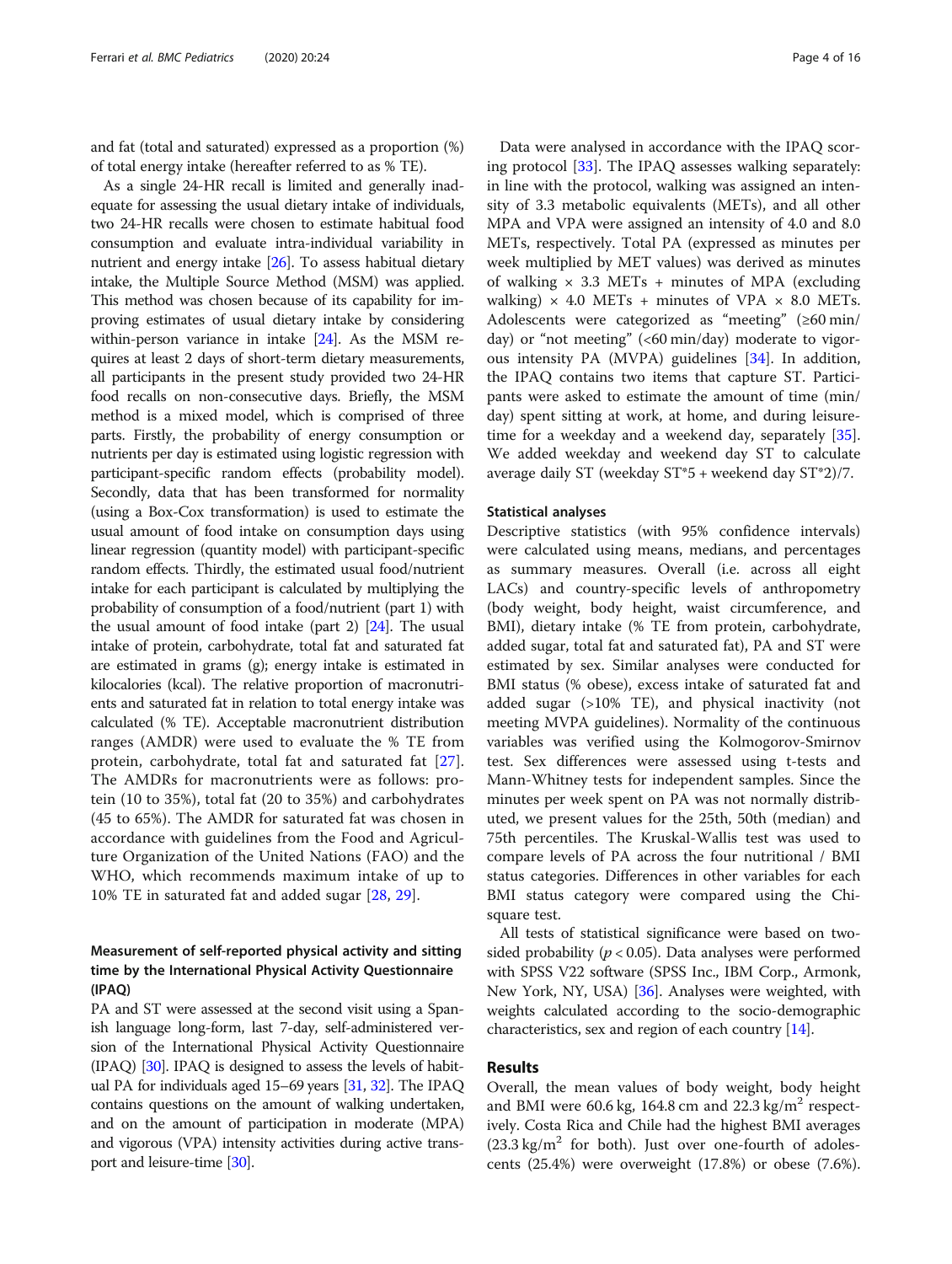The highest prevalence of overweightness was in Chile (25%) and the highest prevalence of obesity was in Costa Rica (17.1%). Overall, mean WC was 75.3 cm, and the highest prevalence of central obesity was observed in Costa Rica (15.7%) followed by Brazil (6.2%) (Table [1](#page-5-0)). In every country except Colombia, the prevalence of overweight or obese adolescents showed no sex difference  $(p > 0.05)$  (Additional file [1](#page-13-0): Table S1).

Overall, mean energy intake was 2129.9 kcal/day: the average being highest in Argentina (2415.4 kcal/day) followed by Ecuador (2194.6 kcal/day). The mean contribution of macronutrients (as a % of TE intake) was 15% TE for protein, and 55.2% TE for carbohydrates. Brazil had the highest intake of protein (16.4% TE) followed by Argentina and Venezuela (15.4% TE in both). Peru had the highest intake of carbohydrates (63.8% TE) followed by Ecuador (57.3% TE). In relation to added sugar, total and saturated fat, the mean energy contribution was 14.3% TE, 29.8% TE and 9.7% TE respectively. Overall, 46.8 and 78.4% of adolescents consumed >10% TE of calories from saturated fat and added sugar, respectively (Table [1\)](#page-5-0). These proportions showed no sex differences  $(p > 0.05)$ . The prevalence of saturated fat  $(>10\%$  TE) was highest for boys in Chile (75%) and for girls in Argentina (80%). For added sugar, the prevalence (>10% TE) was highest in boys (93.2%) and girls (100%) from Argentina (Additional file [1:](#page-13-0) Table S1). Overall, the prevalence of >10% TE of calories from saturated fat was higher in girls than in boys for all four BMI categories (Additional file [1](#page-13-0): Table S2).

In relation to time spent walking, the overall median was 15.0 min/day. Time spent walking was highest in Costa Rica (25.3 min/day). The highest levels of MPA, excluding walking, were in Chile and Ecuador (21.4 min/ day for both). The highest median level of VPA was observed in Brazil (30.0 min/day). For total PA, the highest median was in Chile (1687.5 MET-min/week) followed by Ecuador (1659.0 MET-min/week). Overall, the prevalence of physical inactivity  $(< 60 \text{ min/day}$  in MVPA) was 29.2%: this ranged from 15.0% in Ecuador to 41.6% in Venezuela. The median daily ST was 245.0 min/day; and the highest level was observed in Chile (330.0 min/day) (Table [2\)](#page-7-0).

Differences between sexes for anthropometry, dietary intake, PA and ST by LACs are shown in Tables [3](#page-8-0) and [4](#page-10-0). Overall, average levels of body weight, body height and energy intake were higher in boys than in girls ( $p < 0.05$ ). In contrast, mean BMI was higher in girls than in boys ( $p <$ 0.05). Overall, average levels of WC showed no sex difference. This was also the case for the mean contribution of macronutrients (as a % of TE intake) for protein, carbohydrates, added sugar, total and saturated fats (Table [3](#page-8-0)).

Median levels of walking and moderate-intensity PA showed no sex differences ( $p > 0.05$  for both). In contrast,

median levels of vigorous-intensity and total PA were significantly higher for boys than for girls ( $p < 0.05$ ). Levels of ST were similar between the sexes ( $p > 0.05$ ) (Table [4](#page-10-0)). The prevalence of physical inactivity  $% < 60$  min/day in MVPA) was significantly higher for girls than for boys (43.7 and 19%, respectively). Physical inactivity prevalence was highest for boys in Brazil and Venezuela (26.8% in both) and was highest for girls in Venezuela (58.3%) (Additional file [1](#page-13-0): Table S3).

In additional analyses, we examined median levels of PA and ST in the four BMI categories. Overall, and within each LAC, boys and girls had similar  $(p > 0.05)$ levels of physical inactivity and similar median levels of total PA in each BMI category (Additional file [1](#page-13-0): Tables S3-S4). Patterns by sex and by country were less clear for the median levels of ST for each BMI category (Additional file [1:](#page-13-0) Table S4).

# **Discussion**

The aim of this study was to investigate anthropometry, dietary intake, PA, and ST patterns in adolescents (aged 15–17 years) from eight LACs. Overall, average levels of body weight and body height were higher in boys, whilst mean BMI was higher in girls  $(p < 0.05)$ . Boys had a higher ( $p < 0.05$ ) total energy intake than girls. Prevalence of TE saturated fat and added sugar (>10% TE) was higher in girls than boys (49.6% versus 44.8 and 81.7% versus 76.1%, respectively), but these differences were not statistically significant ( $p = 0.214$  and  $p = 0.084$ respectively). Median levels of vigorous-intensity PA and of total PA were significantly higher for boys than for girls, whilst median levels of ST were similar between both groups (220.0 and 273.7 min/day, respectively).

Acceptable macronutrient distribution ranges (AMDR) were used to evaluate the distribution of adolescents relative to the total energy intake percentage (% TE) from protein, carbohydrates and total fat [\[37\]](#page-15-0). Diethelm et al. [[38\]](#page-15-0) indicated that the percentage of the total caloric intake of macronutrients was approximately 49% TE for carbohydrates, 34% TE for total fat, and 14% TE for saturated fat among adolescents aged 15–19 years (no assessment of % TE was made for protein). López-Sobaler et al. [\[39\]](#page-15-0) evaluated the balanced caloric intake among Spanish adolescent participants (aged 14–17 years) in the National Dietary Survey on the Child and Adolescent Population project (ENALIA). In the ENALIA study, estimated TE % was 18% (protein), 46% (carbohydrates), 34% (total fat), and the estimate for saturated fat ranged from 11.4% in girls to 12% in boys. Therefore, the relative total caloric intake of macronutrients from protein, total and saturated fat are lower among Latin American adolescents compared to their European counterparts. In the American population, estimated protein intake (% TE) of adolescent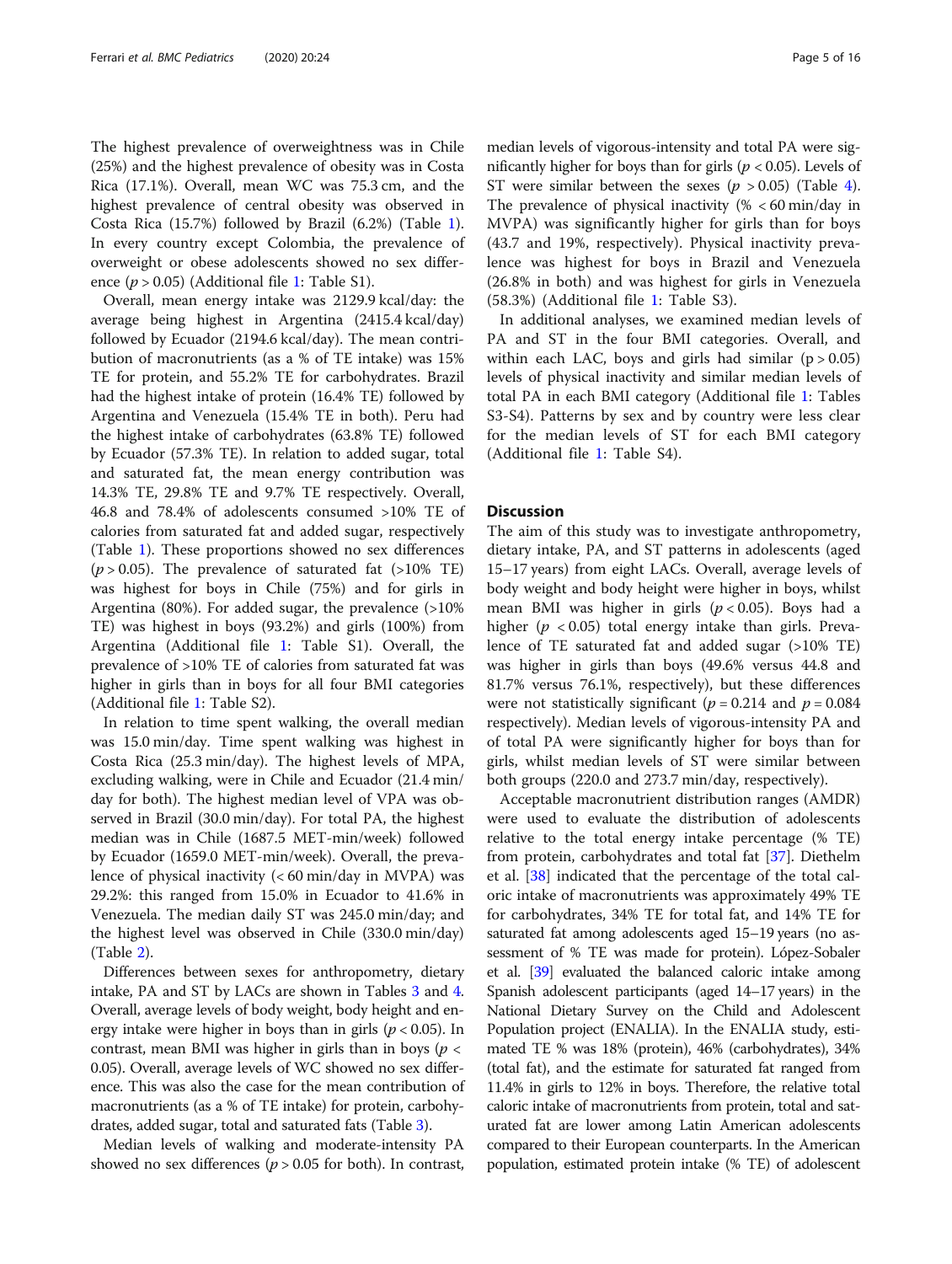<span id="page-5-0"></span>

| Table 1 Descriptive analysis (percentage or mean and                        |                                          |                                 | 95% confidence interval) anthropometric and dietary intake of adolescents for each Latin America country |                                |                            |                           |                           |                               |                              |
|-----------------------------------------------------------------------------|------------------------------------------|---------------------------------|----------------------------------------------------------------------------------------------------------|--------------------------------|----------------------------|---------------------------|---------------------------|-------------------------------|------------------------------|
| Variables                                                                   | Argentina<br>$(n = 89)$                  | $(n = 128)$<br>Brazil           | $(n = 68)$<br>Chile                                                                                      | Colombia<br>$(n = 76)$         | Costa Rica<br>$(n = 70)$   | Ecuador<br>$(n = 63)$     | $(n = 95)$<br>Peru        | Venezuela<br>$(n = 82)$       | $(n = 671)$<br>Overall       |
| Age<br>(years) b                                                            | $(15.8 - 16.1)$<br>16.0                  | $15.9$<br>(15.8–16.1)           | $(15.6 - 16.0)$<br>15.8                                                                                  | $(15.8 - 16.2)$<br>16.0        | $(16.0 - 16.4)$<br>16.2    | $(15.7 - 16.1)$<br>15.9   | $(15.8 - 16.1)$<br>16.0   | $(15.6 - 15.9)$<br>15.8       | $(15.8 - 16.0)$<br>15.9      |
| Body weight<br>(kg) <sup>b</sup>                                            | 60.8<br>(58.7–62.8)                      | 63.2<br>(60.6–65.9)             | $(61.8 - 67.9)$<br>64.6                                                                                  | $(54.5 - 58.5)$<br>565         | $(59.3 - 66.1)$<br>62.8    | $(54.9 - 60.7)$<br>57.8   | 57.63<br>(55.6–59.7)      | $(57.7 - 64.4)$<br>60.8       | 60.6<br>(59.6–61.7)          |
| $\begin{array}{c} \text{Body height} \\ \text{(cm)}^{\text{b}} \end{array}$ | 166.9<br>(165.1–168.9)                   | $\frac{168.7}{(167.1 - 170.2)}$ | $(164.3 - 168.7)$<br>166.5                                                                               | $(162.6 - 165.9)$<br>164.3     | $(162.0 - 166.0)$<br>164.1 | 161.4<br>(159.4–163.6)    | 159.9<br>(158.5–161.4)    | 164.4<br>(162.5-166.2)        | 164.8<br>(164.1–165.5)       |
| $\frac{1}{\log(m^2)}$ b<br>$\overline{\mathbb{R}}$                          | $21.8$<br>(21.1-22.6)                    | $22.1$<br>(21.4–23.1)           | $23.3$<br>(22.5 – 24.2)                                                                                  | $(20.3 - 21.5)$<br>20.9        | $23.3$<br>(22.1-24.5)      | $22.1$<br>(21.2–23.1)     | $22.5$<br>(21.8–23.2)     | $22.3$<br>(21.4–23.2)         | $22.3$<br>(21.9-22.6)        |
| BMI categories <sup>a</sup>                                                 |                                          |                                 |                                                                                                          |                                |                            |                           |                           |                               |                              |
| Underweight                                                                 | $10.1$<br>(4.5-16.9)                     | $17.2$<br>(10.9–24.2)           | $4.4$<br>(0.2-10.3)                                                                                      | $21.1$<br>(11.8–31.6)          | $(8.6 - 25.7)$<br>$17.1\,$ | $6.3$<br>(1.6–12.7)       | $6.5$<br>(2.2–12.0)       | $(6.1 - 20.7)$<br>13.4        | $12.4$<br>(10.0–15.0)        |
| Eutrophic                                                                   | 73.0<br>(64.0-82.0)                      | 53.1<br>(44.5–61.7)             | 63.2<br>(51.5-73.5)                                                                                      | 67.1<br>(56.6–77.6)            | 45.7<br>(34.3–58.6)        | $71.4$<br>(60.3-82.5)     | 69.6<br>(59.8–78.3)       | 57.3<br>(47.6–68.3)           | $(58.4 - 66.2)$<br>62.1      |
| Overweight                                                                  | $10.1$<br>(4.5–16.9)                     | $21.1$<br>(14.1-28.1)           | $25.0$<br>(14.7-35.3)                                                                                    | $\frac{11.8}{(5.3-19.7)}$      | $20.0$<br>(11.4-28.6)      | $15.9$<br>$(7.9-25.4)$    | $18.5$<br>(10.9–26.1)     | $19.5$<br>(12.2–29.2)         | $\frac{17.8}{(58.4 - 66.2)}$ |
| Obese                                                                       |                                          | $\frac{8.6}{(3.9 - 13.3)}$      | $7.4$<br>(1.5–14.7)                                                                                      | $\odot$                        | $17.1$<br>(8.6–25.7)       | $6.3$<br>(1.6-12.7)       | $(1.1 - 10.9)$<br>54      | $\frac{9.8}{(3.7-17.1)}$      | $7.6$<br>(5.7–9.6)           |
| $\frac{1}{2}$                                                               | 6.7<br>(2.2-12.4)<br>74.7<br>(72.9-76.6) | 74.4<br>(72.3–76.6)             | 78.6<br>(76.1–81.2)                                                                                      | $(69.1 - 72.7)$<br>70.7        | 80.4<br>(77.3-83.6)        | 74.7<br>(72.7–76.9)       | 75.6<br>(73.9–77.3)       | 75.0<br>$(72.5 - 77.7)$       | 75.3<br>(74.5–76.2)          |
| WC categories <sup>a</sup>                                                  |                                          |                                 |                                                                                                          |                                |                            |                           |                           |                               |                              |
| Below threshold                                                             | 96.6<br>(92.1–99.8)                      | 93.8<br>(89.8–97.7)             | 94.1<br>(88.2–98.5)                                                                                      | $(96.1 - 100.0)$<br>98.7       | $(75.7 - 92.9)$<br>84.3    | $(88.9 - 99.8)$<br>95.2   | 97.8<br>(94.6-100.0)      | 96.3<br>(91.5-100.0)          | $(93.1 - 96.4)$<br>94.8      |
| Above threshold                                                             | $3.4$<br>(0.1-7.9)                       | $6.2$<br>$(2.3-10.9)$           | $\frac{5.9}{(1.5-11.8)}$                                                                                 | $(0.1 - 5.2)$<br>$\frac{1}{2}$ | $(8.6 - 24.3)$<br>15.7     | $(0.1 - 11.1)$<br>4.8     | $2.2$<br>(0.1-5.4)        | $(0.1 - 7.3)$                 | $(3.7 - 7.0)$<br>5.2         |
| Energy intake<br>(kcal/day) <sup>b</sup>                                    | 2415.4<br>(2296.3-2534.5)                | 2058.2<br>(1934.3-2181.1)       | 1835.9<br>(1716.3-1955.4)                                                                                | 2351.9<br>(2211.8-2492.2)      | 1919.9<br>(1797.1–2042.6)  | 2194.6<br>(2075.7-2313.5) | 2136.0<br>(2041.6-2230.5) | $(1959.2 - 2226.9)$<br>2093.0 | 2129.9<br>(2084.6-2175.3)    |
| Protein<br>(% TE) <sup>b</sup>                                              | $15.4$<br>(14.9–15.9)                    | $16.4$<br>$(15.8 - 16.9)$       | $(14.1 - 15.2)$<br>14.6                                                                                  | $(13.9 - 15.0)$<br>14.5        | $(13.2 - 14.2)$<br>13.7    | $15.1$<br>(14.5–15.7)     | $13.9$<br>(13.5–14.3)     | $15.4$<br>(14.9–15.8)         | $(14.8 - 15.2)$<br>15.0      |
| Carbohydrate<br>(% TE) <sup>b</sup>                                         | $52.7$<br>(51.4–54.1)                    | $(51.4 - 53.3)$<br>52.3         | $(53.9 - 56.5)$<br>55.2                                                                                  | $(52.6 - 54.8)$<br>53.7        | $(55.9 - 58.7)$<br>57.3    | $(53.5 - 55.6)$<br>54.6   | 63.8<br>(62.8–64.8)       | 52.5<br>(51.0–53.9)           | $(54.7 - 55.7)$<br>55.2      |
| Added sugar<br>(% TE) <sup>b</sup>                                          | $17.9$<br>(16.7–19.1)                    | $14.8$<br>(13.8–15.8)           | $(12.1 - 14.1)$<br>13.1                                                                                  | $(10.7 - 12.5)$<br>11.6        | $(14.6 - 17.3)$<br>15.9    | $(9.7 - 11.6)$<br>10.7    | $(13.5 - 15.2)$<br>14.3   | $(13.7 - 15.6)$<br>14.7       | $(13.9 - 14.7)$<br>14.3      |
| Total fat<br>(% TE) <sup>b</sup>                                            | $31.9$<br>$(30.8-32.9)$                  | $31.3$<br>$(30.4-32.1)$         | $(28.9 - 31.3)$<br>30.1                                                                                  | $(30.8 - 32.7)$<br>31.8        | $(27.7 - 30.1)$<br>28.9    | $(29.4 - 31.0)$<br>30.2   | $(21.4 - 23.1)$<br>22.2   | $(30.7 - 33.4)$<br>32.1       | $(29.4 - 30.2)$<br>29.8      |
| Saturated fat<br>(% TE) <sup>b</sup>                                        | $11.5$<br>(11.0-12.0)                    | $(9.6 - 10.4)$                  | $\frac{11.2}{(10.7 - 11.7)}$                                                                             | $\frac{10.8}{(10.4 - 11.2)}$   | $8.9$<br>$(8.5 - 9.4)$     | $9.1$<br>(8.7–9.4)        | 6.4<br>(6.15–6.73)        | $\frac{10.1}{(9.7-10.6)}$     | $9.7$<br>(9.5–9.9)           |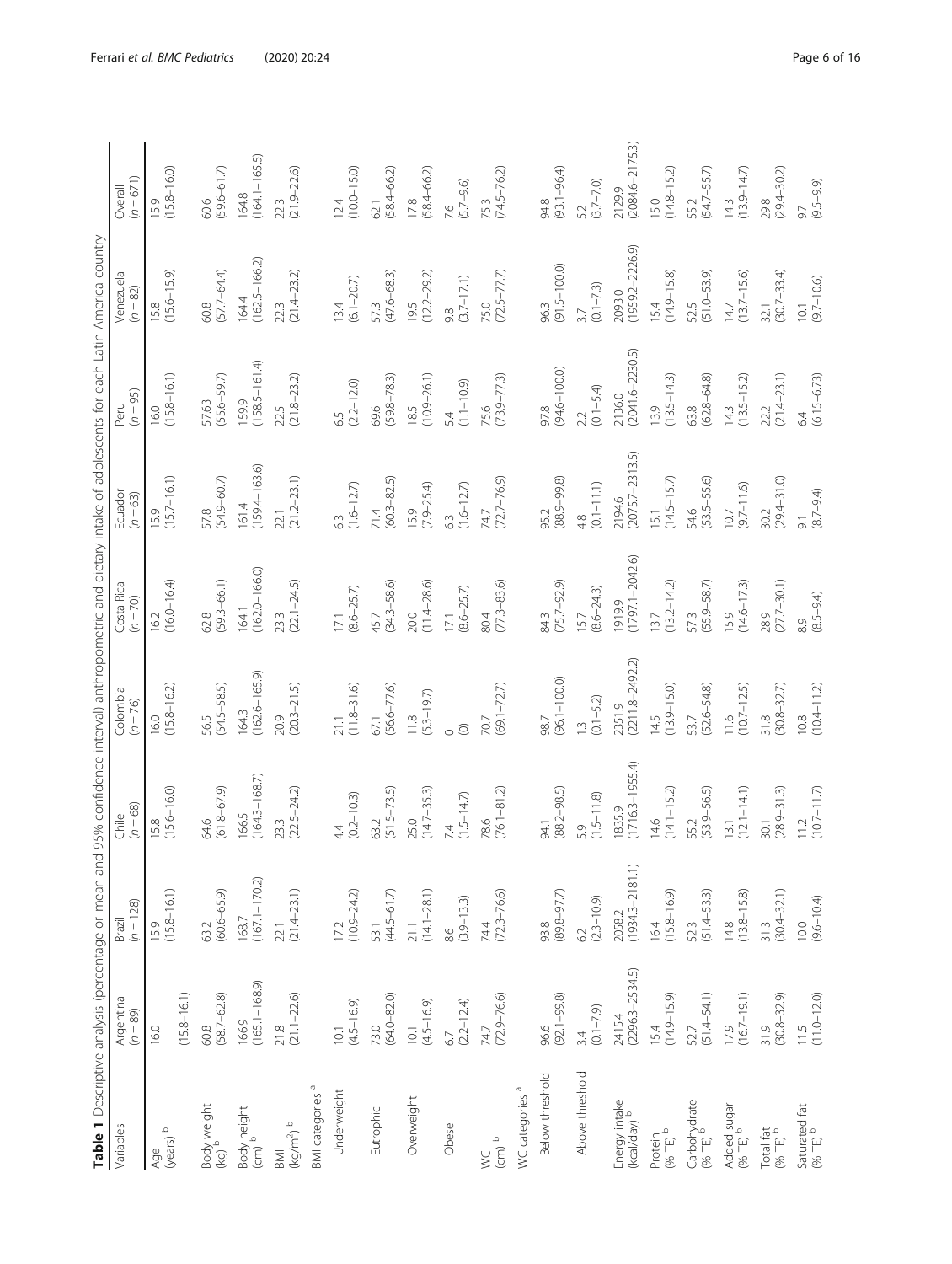|                                        | Table 1 Descriptive analysis (percentage or mean and |                        |                                    |                        |                                |                       | 95% confidence interval) anthropometric and dietary intake of adolescents for each Latin America country (Continued) |                       |                             |
|----------------------------------------|------------------------------------------------------|------------------------|------------------------------------|------------------------|--------------------------------|-----------------------|----------------------------------------------------------------------------------------------------------------------|-----------------------|-----------------------------|
| lariables                              | Argentina<br>$(n = 89)$                              | $(n = 128)$<br>Brazil  | $(n = 68)$<br>$\frac{1}{\sqrt{2}}$ | Colombia<br>(n = 76)   | Costa Rica<br>$(n = 70)$       | Ecuador<br>$(n = 63)$ | $(56 = n)$<br>Peru                                                                                                   | Venezuela<br>$n = 82$ | $n = 671$<br><b>Dverall</b> |
| aturated fat<br>$-10%$ TE)             | $(60.7 - 78.7)$                                      | $(43.0 - 60.2)$        | 58.8-80.9)                         | $(53.9 - 75.0)$<br>545 | $(4.14-0.02)$<br>$\frac{4}{1}$ | $23.8 - 47.6$<br>86.5 | $(0.0 - 3.2)$                                                                                                        | 43.9-64.6)<br>53.7    | 42.9-50.8)<br>89.           |
| Added sugar<br>$>10%$ TE) <sup>a</sup> | $(91.0 - 98.9)$<br>55<br>95                          | $(69.5 - 83.6)$<br>292 | $66.2 - 85.3$                      | 53.9-75.0)<br>64.5     | 75.8-92.9)                     | 34.9-58.7)            | $(80.0 - 93.7)$<br>37.4                                                                                              | $76.8 - 91.5$<br>84.1 | $(75.1 - 81.7)$<br>84       |
|                                        | . <br>  contact and contact intervals intervals      |                        |                                    |                        |                                |                       |                                                                                                                      |                       |                             |

apercentage and 95% confidence interval; bmean and 95% confidence interval;

<sup>a</sup>percentage and 95% confidence interval;<br><sup>b</sup>mean and 95% confidence interval;<br>*BMI* Body mass index, *WC* Waist circumference, *TE* Total energy BMI Body mass index, WC Waist circumference, TE Total energy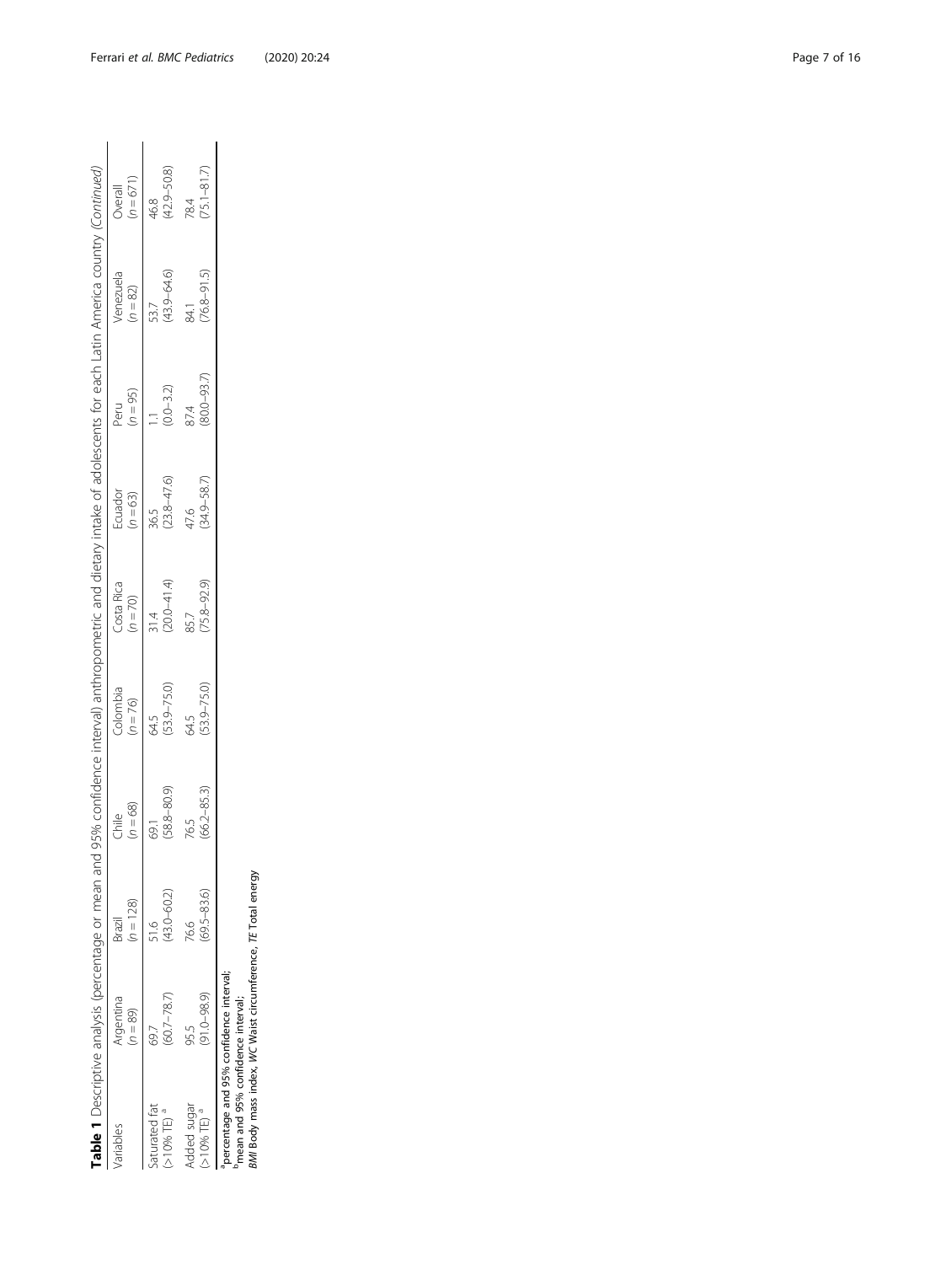| Table 2 Descriptive analysis (percentage and 95% confidence interval or median and 25th and 75 percentile) of physical activity and sitting time of adolescents for each Latin |                              |                                             |                              |                              |                              |                                  |                                     |                              |                              |
|--------------------------------------------------------------------------------------------------------------------------------------------------------------------------------|------------------------------|---------------------------------------------|------------------------------|------------------------------|------------------------------|----------------------------------|-------------------------------------|------------------------------|------------------------------|
| America country                                                                                                                                                                |                              |                                             |                              |                              |                              |                                  |                                     |                              |                              |
| Variables                                                                                                                                                                      | Argentina                    | Brazil                                      | Chile                        | Colombia                     | Costa Rica                   | Ecuador                          | Peru                                | Venezuela                    | Overall                      |
| $d$ (min/day) $b$<br>Walking                                                                                                                                                   | $(8.6 - 30.0)$<br>143        | $(8.6 - 30.0)$<br>15.0                      | $(10.0 - 30.0)$<br>15.0      | $(8.9 - 30.0)$<br>17.5       | $(8.6 - 35.3)$<br>25.3       | $(8.6 - 30.0)$<br>$\frac{0}{20}$ | $(8.6 - 28.6)$<br>$\overline{5.0}$  | $(7.5 - 25.0)$<br>124        | $(8.6 - 30.0)$<br>15.0       |
| Moderate PA (min/day) b                                                                                                                                                        | $(8.5 - 34.3)$<br>15.0       | $(7.1 - 30.0)$<br>17.1                      | $(12.8 - 33.2)$<br>21.4      | $(3.2 - 21.1)$<br>86         | $(6.4 - 25.5)$<br>12.8       | $(10.0 - 43.9)$<br>21.4          | $(4.3 - 21.8)$<br>$\overline{2}$    | $(6.4 - 25.7)$<br>12.8       | $(6.6 - 30.0)$<br>17.1       |
| Vigorous PA (min/day) b                                                                                                                                                        | $12.1 - 48.6$<br>25.7        | $(11.4 - 51.4)$<br>30.0                     | $(8.6 - 68.6)$<br>21.4       | $(8.6 - 42.9)$<br>25.6       | $(11.8 - 62.1)$<br>25.7      | $(12.8 - 43.4)$<br>20.3          | $(6.4 - 50.0)$<br>$\overline{17.1}$ | $(12.8 - 38.6)$<br>186       | $(8.6 - 51.4)$<br>25.7       |
| Total PA (MET-min/week) b                                                                                                                                                      | $(504.0 - 2655.0)$<br>1137.0 | $(412.5 - 2659.0)$<br>1125.0                | $(626.0 - 3284.2)$<br>1687.5 | $(473.0 - 2388.5)$<br>1053.0 | $(594.0 - 2808.0)$<br>1343.0 | $(901.8 - 3496.5)$<br>1659.0     | $(396.0 - 2147.7)$<br>897.0         | $(321.7 - 2161.8)$<br>1074.0 | $(480.0 - 2660.7)$<br>1188.0 |
| inactivity<br>Physical<br>$(96)$ <sup>a</sup>                                                                                                                                  | $(19.5 - 37.9)$<br>28.7      | $(25.6 - 41.6)$<br>33.6                     | $(13.8 - 35.4)$<br>24.6      | $(23.3 - 43.8)$<br>32.9      | $(12.9 - 31.4)$<br>21.4      | $(6.7 - 25.0)$<br>15.0           | $(20.0 - 38.9)$<br>28.9             | $(31.2 - 53.2)$<br>41.6      | $(25.8 - 32.9)$<br>29.2      |
| d (vep/uin)<br>ST total                                                                                                                                                        | $(135.0 - 360.0)$<br>240.0   | $(163.1 - 330.0)$<br>240.0                  | $(210.0 - 405.0)$<br>330.0   | $(180.0 - 450.0)$<br>300.0   | $(130.0 - 360.0)$<br>240.0   | $(150.0 - 330.0)$<br>210.0       | $(180.0 - 360.0)$<br>270.0          | $(102.5 - 277.5)$<br>210.0   | $(150.0 - 360.0)$<br>245.0   |
| on weekdays b<br>(min/day)                                                                                                                                                     | $(120.0 - 360.0)$<br>240.0   | $\sum_{i=1}^{n}$<br>$(150.0 - 360$<br>240.0 | $(172.5 - 480.0)$<br>360.0   | $(180.0 - 480.0)$<br>315.0   | $(120.0 - 420.0)$<br>240.0   | $(120.0 - 420.0)$<br>240.0       | $(240.0 - 480.0)$<br>330.0          | $(107.5 - 330.0)$<br>210.0   | $(140.0 - 420.0)$<br>300.0   |
| Ω<br>on weekend<br>(min/day)                                                                                                                                                   | $(120.0 - 360.0)$<br>240.0   | $(120.0 - 360.0)$<br>195.0                  | $(180.0 - 360.0)$<br>300.0   | $(142.5 - 420.0)$<br>300.0   | $(120.0 - 420.0)$<br>240.0   | $(120.0 - 240.0)$<br>180.0       | $(135.0 - 330.0)$<br>240.0          | $(105.0 - 255.0)$<br>180.0   | $(120.0 - 360.0)$<br>240.0   |
| <sup>a</sup> percentage and 95% confidence interval:                                                                                                                           |                              |                                             |                              |                              |                              |                                  |                                     |                              |                              |

| ç<br>j<br>ī<br>$\frac{1}{2}$<br>i                                                                           |                  |
|-------------------------------------------------------------------------------------------------------------|------------------|
| $\overline{\phantom{a}}$<br>5<br>Ç<br>l<br>۱<br>j                                                           |                  |
| ֦֧<br>Ĭ.<br>¢<br>ׇ֚֘֝֬                                                                                      |                  |
| ・・・・・<br>֖֖֖֖֖֖֧ׅ֖֪֪֪ׅ֖֧֧֪֪֪֪֪֪֪֪֪֪֪֪֪֪֪֪֪֪֪֪֪֪֪֪֪֪֪֪֪֪֪֪֪֚֚֚֚֚֚֚֚֚֚֚֚֚֚֚֚֚֚֚֚֚֚֚֚֬֝֓֝֓֞֝֓֞֝<br>i<br>l<br>j |                  |
| í<br>$\frac{1}{2}$<br>1<br>J<br>١                                                                           |                  |
| Ī<br>d                                                                                                      |                  |
| ;<br>ہ                                                                                                      |                  |
| $\frac{2}{1}$<br>Ĺ,<br>ة<br>و<br>١                                                                          |                  |
| $\frac{1}{2}$<br>Ì                                                                                          |                  |
| j<br>S<br>S                                                                                                 |                  |
| $\ddot{\phantom{0}}$<br>:<br>$\overline{\phantom{a}}$                                                       |                  |
| i<br>it<br>i<br>j                                                                                           |                  |
| i<br>֕                                                                                                      |                  |
| ļ<br>Ç                                                                                                      |                  |
| It parametion at r<br>$\overline{ }$<br>j<br>Ì                                                              |                  |
| ֧ׅ֪֚֞֝֝֬֝֬֝<br>j<br>J                                                                                       |                  |
| J                                                                                                           |                  |
| $\overline{1}$<br>Ì<br>J<br>֖֖֖֖֖֧ׅ֪ׅ֖֧֧ׅ֚֚֚֚֚֚֚֚֚֚֚֚֚֚֚֚֚֚֚֚֚֚֚֚֬֝֝֓֞֝֬֓֡֬                                 |                  |
| Ç<br>r<br>S<br>Ï                                                                                            |                  |
| i<br>ì<br>$\frac{1}{2}$                                                                                     |                  |
| i<br>5<br>์<br>}<br>l                                                                                       |                  |
| 5<br>$\mathfrak{c}$<br>i<br>5                                                                               |                  |
| てくらい                                                                                                        |                  |
| $\ddot{\phantom{a}}$<br>j<br>֦֧֦֧֦֧֦֧֦֧֦֧֦֧ׅ֧֦֧ׅ֧֦֧ׅ֧֦֧ׅ֧֦֧֧֛֚֝֝֜֓֜֓֜֓֜֓֜֜<br>١<br>$\overline{ }$           |                  |
| リリノーリン                                                                                                      |                  |
| anca Inta:                                                                                                  |                  |
| j<br>5<br>ī<br>$\frac{2}{1}$<br>S                                                                           |                  |
| i<br>3                                                                                                      |                  |
| I                                                                                                           |                  |
| Ċ<br>l                                                                                                      |                  |
| ζ<br>l<br>Ì<br>į<br>5                                                                                       |                  |
| :<br>ג<br>j<br>j<br>Ì<br>j                                                                                  |                  |
| ļ<br>J<br>ı<br>١                                                                                            |                  |
| $\mathbf{I}$<br>5<br>j<br>i<br>ś<br>Ç                                                                       |                  |
| d<br>5<br>$\overline{\phantom{a}}$<br>J                                                                     |                  |
| i                                                                                                           | l                |
| j<br>í<br>İ<br>l<br>j<br>l                                                                                  | i<br>ţ           |
| İ<br>$\overline{\phantom{a}}$<br>Ì                                                                          | ţ<br>ī           |
| ā<br>1<br>$\overline{\mathbf{r}}$                                                                           | Ó<br>1<br>ļ<br>1 |

apercentage and 95% confidence interval; bmedian and 25th and 75th percentile; PA Physical activity, MET Metabolic equivalent, ST Sitting time

<span id="page-7-0"></span>Ferrari et al. BMC Pediatrics (2020) 20:24 Page 8 of 16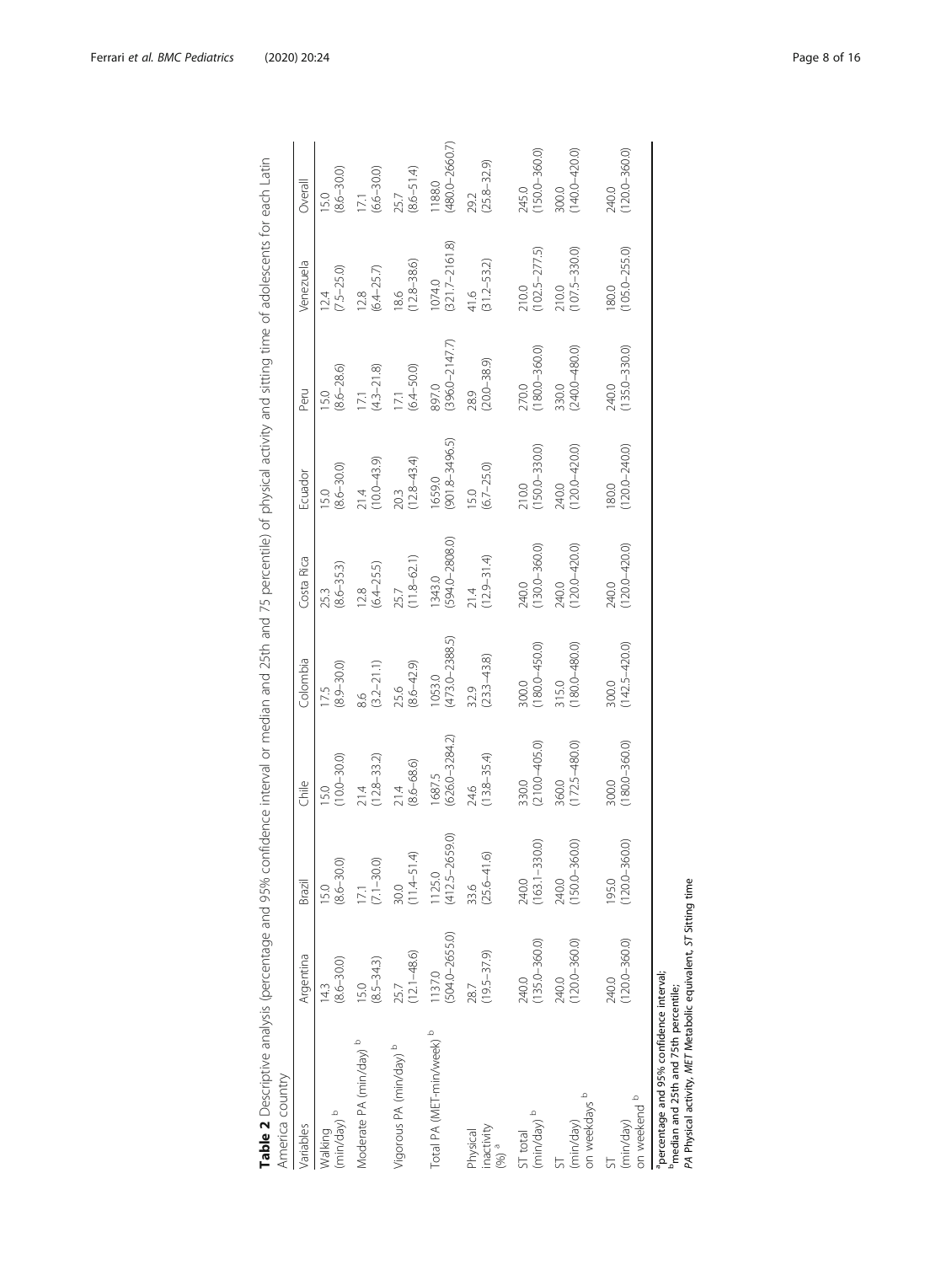<span id="page-8-0"></span>

|                                                 |                               | Table 3 Descriptive analysis (mean and 95% confidence interval) anthropometric and dietary intake of adolescents by sex for each Latin America country |                           |                               |                               |                               |                               |                               |                               |
|-------------------------------------------------|-------------------------------|--------------------------------------------------------------------------------------------------------------------------------------------------------|---------------------------|-------------------------------|-------------------------------|-------------------------------|-------------------------------|-------------------------------|-------------------------------|
| <b>Jariables</b>                                | Argentina                     | Brazil                                                                                                                                                 | Chile                     | Colombia                      | Costa Rica                    | Ecuador                       | Peru                          | Venezuela                     | Overall                       |
| Body weight<br>(kg)                             |                               |                                                                                                                                                        |                           |                               |                               |                               |                               |                               |                               |
| $p$ -value <sup>1</sup>                         | 0.006                         | 0.001                                                                                                                                                  | 0.001                     | 0.759                         | 0.014                         | 0.378                         | 0.005                         | 0.002                         | 0.001                         |
| <b>Boys</b>                                     | $(60.3 - 65.6)$<br>62.9       | $(63.1 - 70.5)$<br>66.7                                                                                                                                | 69.1<br>(65.3–73.4)       | $(53.8 - 58.9)$<br>56.3       | $(61.6 - 72.2)$<br>66.8       | $(55.4 - 63.3)$<br>59.1       | $(57.9 - 63.3)$<br>60.4       | $(61.2 - 71.7)$<br>65.8       | $(62.4 - 65.1)$<br>63.6       |
| Girls                                           | $(53.2 - 60.2)$<br>56.5       | $(53.9 - 59.8)$<br>56.6                                                                                                                                | 58.3<br>(55.4–61.5)       | $(53.9 - 59.9)$<br>56.9       | $(54.7 - 62.1)$<br>58.1       | $(51.9 - 60.7)$<br>56.5       | $(52.3 - 57.4)$<br>54.8       | $(51.8 - 58.8)$<br>55.1       | $(55.4 - 57.7)$<br>56.5       |
| Body height<br>(cm)                             |                               |                                                                                                                                                        |                           |                               |                               |                               |                               |                               |                               |
| $p$ -value <sup>1</sup>                         | 0000                          | 0.001                                                                                                                                                  | 0.001                     | 0.002                         | 0.001                         | 0.001                         | 0.001                         | 0.001                         | 0000                          |
| Boys                                            | $(170.1 - 173.4)$<br>$171.8$  | $(171.2 - 174.2)$<br>172.7                                                                                                                             | $172.6$<br>(170.5-174.6)  | $(164.1 - 168.3)$<br>166.3    | $(168.4 - 172.2)$<br>170.2    | $(163.5 - 168.5)$<br>166.0    | $(163.4 - 167.1)$<br>165.2    | $(167.1 - 171.4)$<br>169.3    | $(169.0 - 170.4)$<br>1697     |
| Girls                                           | 157.2<br>(155.2–159.4)        | $161.2$<br>(159.3-162.7)                                                                                                                               | 157.8<br>(155.7-159.8)    | $(159.1 - 163.2)$<br>1612     | $(155.2 - 159.1)$<br>157.1    | 156.1<br>(153.7-158.2)        | $(153.2 - 156.2)$<br>154.7    | 158.7<br>(156.8-160.9)        | 158.0<br>(157.3-158.8)        |
| (kg/m <sup>2</sup> )<br>$\overline{\mathbb{R}}$ |                               |                                                                                                                                                        |                           |                               |                               |                               |                               |                               |                               |
| $p$ -value <sup>1</sup>                         | 0.041                         | 0.603                                                                                                                                                  | 0.665                     | 0.005                         | 0.594                         | 0.055                         | 0.265                         | 0.320                         | 0.049                         |
| Boys                                            | $21.3$<br>(20.5-22.1)         | $(21.2 - 23.5)$<br>223                                                                                                                                 | $23.1$<br>(22.1 – 24.3)   | $(19.6 - 20.9)$<br>20.2       | $(21.4 - 24.7)$<br>22.9       | $(20.4 - 22.3)$<br>21.3       | $(21.2 - 22.9)$<br>22.1       | $(21.5 - 24.4)$<br>22.8       | $(21.6 - 22.4)$<br>22.0       |
| Girls                                           | $22.9$<br>(21.6–24.3)         | $\frac{21.8}{(20.7-23.0)}$                                                                                                                             | 23.5<br>(22.2–24.9)       | $21.9$<br>$(20.9-22.8)$       | $23.6$<br>$(22.1 - 25.2)$     | $23.1$<br>(21.5-24.7)         | $(21.9 - 23.9)$<br>22.9       | $(20.6 - 23.0)$<br>21.8       | $(22.2 - 23.1)$<br>22.6       |
| $rac{C}{2C}$                                    |                               |                                                                                                                                                        |                           |                               |                               |                               |                               |                               |                               |
| $p$ -value <sup>1</sup>                         | 0.398                         | 0.061                                                                                                                                                  | 0.276                     | 0.026                         | 0.901                         | 0.937                         | 0.214                         | 0.042                         | 0.055                         |
| <b>Boys</b>                                     | $(73.3 - 77.4)$<br>75.3       | $(73.2 - 78.7)$<br>75.9                                                                                                                                | 29.7<br>(76.6–83.3)       | $(67.6 - 71.0)$<br>69.2       | $(76.4 - 85.3)$<br>80.6       | $(72.1 - 77.6)$<br>74,6       | $(74.5 - 78.8)$<br>765        | $(73.7 - 82.5)$<br>77.6       | $(74.9 - 77.2)$<br>76.0       |
| Girls                                           | 73.6<br>(70.0–77.5)           | $71.5$<br>(68.6-74.8)                                                                                                                                  | 76.9<br>(73.8–80.4)       | $(70.3 - 76.4)$<br>73.1       | $(76.3 - 85.3)$<br>80.2       | $(71.1 - 78.6)$<br>74.8       | $(72.2 - 76.8)$<br>745        | $(69.4 - 74.7)$<br>72.0       | $(73.3 - 75.7)$<br>74.4       |
| Energy intake<br>(kcal/day)                     |                               |                                                                                                                                                        |                           |                               |                               |                               |                               |                               |                               |
| $p$ -value <sup>1</sup>                         | 0.001                         | 0.001                                                                                                                                                  | 0.001                     | 0.028                         | 0.003                         | 0.001                         | 0.010                         | 0.054                         | 0.001                         |
| Boys                                            | $(2483.3 - 2734.8)$<br>2606.8 | $(2058.6 - 2373.7)$<br>2222.9                                                                                                                          | 1991.8<br>(1855.3–2133.4) | $(2322.1 - 2644.9)$<br>2476.3 | $(1952.2 - 2216.2)$<br>2088.3 | $(2210.2 - 2546.4)$<br>2375.9 | $(2141.8 - 2366.7)$<br>2250.6 | $(2040.1 - 2388.0)$<br>2213.0 | $(2231.8 - 2350.8)$<br>2289.7 |
| Girls                                           | $(1857.1 - 2238.4)$<br>2039.0 | 1754.3<br>(1606.2-1927.5)                                                                                                                              | 1613.1<br>(1458.4–1778.5) | 2161.3<br>(1938.5-2403.0)     | 1731.1<br>(1558.3-1918.7)     | $(1853.3 - 2103.4)$<br>1982.1 | $(1859.4 - 2153.4)$<br>2008.8 | $(1799.7 - 2151.3)$<br>1954.0 | $(1840.1 - 1963.8)$<br>1904.2 |
| Protein<br>(% TE)                               |                               |                                                                                                                                                        |                           |                               |                               |                               |                               |                               |                               |
| $p$ -value <sup>1</sup>                         | 0.988                         | 0.512                                                                                                                                                  | 0.271                     | 0.508                         | 0.467                         | 0.687                         | 0.051                         | 0.926                         | 0.458                         |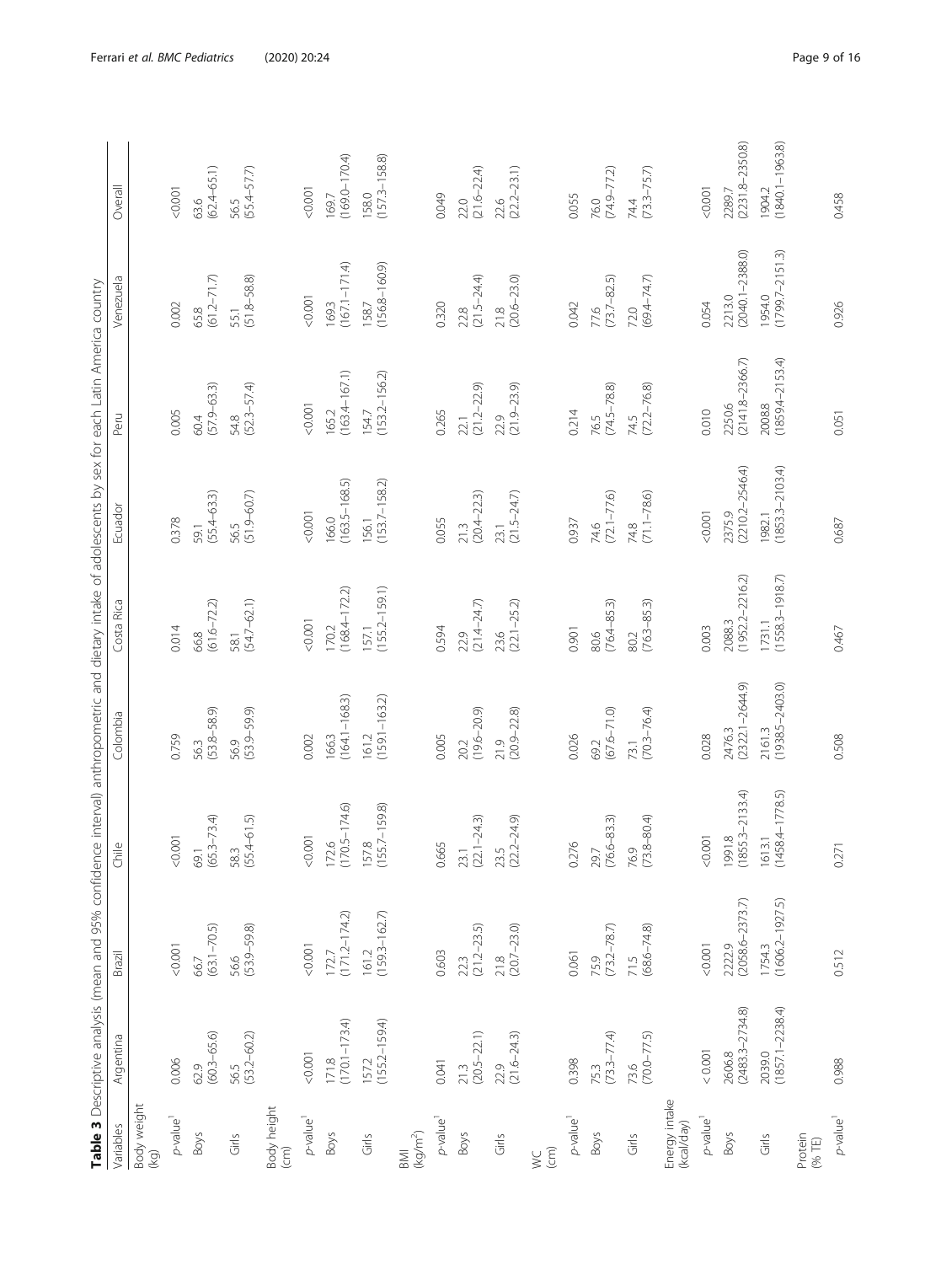| Variables               | Argentina                       | Brazil                                                                                                                                            | Table 3 Descriptive analysis (mean and 95% confidence interval) anthropometric and dietary intake of adolescents by sex for each Latin America country (Continued)<br>$\frac{1}{2}$ | Colombia                     | Costa Rica              | Ecuador                     | Peru                    | Venezuela                                    | Overall                |
|-------------------------|---------------------------------|---------------------------------------------------------------------------------------------------------------------------------------------------|-------------------------------------------------------------------------------------------------------------------------------------------------------------------------------------|------------------------------|-------------------------|-----------------------------|-------------------------|----------------------------------------------|------------------------|
| <b>Boys</b>             | $(14.8 - 15.9)$<br>15.4         | $(15.7 - 17.3)$<br>165                                                                                                                            | $14.4$<br>(13.8–15.0)                                                                                                                                                               | $14.4$<br>(13.8–14.9)        | $13.5$<br>(12.8–14.2)   | $15.1$<br>(14.2–15.9)       | $14.2$<br>(13.7–14.8)   |                                              | $15.0$<br>(14.8-15.3)  |
| Girls                   | $15.4$<br>(14.5-16.3)           | $15.2 - 17.1$<br>16.1                                                                                                                             | $15.0$<br>(14.0–15.9)                                                                                                                                                               | $14.7$<br>(13.7–15.8)        | $13.9$<br>(13.2–14.7)   | $15.3$<br>(14.4–16.2)       | $13.5$<br>(13.0–14.0)   | $15.4$<br>(14.8–16.0)<br>15.3<br>(14.7–16.0) | $14.9$<br>(14.6–15.2)  |
| Carbohydrate<br>(%TE)   |                                 |                                                                                                                                                   |                                                                                                                                                                                     |                              |                         |                             |                         |                                              |                        |
| $p$ -value <sup>1</sup> | 0.255                           | 0.627                                                                                                                                             | 0.481                                                                                                                                                                               | 0.139                        | 0.041                   | 0.396                       | 0.392                   | 0.696                                        | 0.409                  |
| <b>Boys</b>             | $(51.9 - 54.8)$<br>53.3         | $(51.5 - 53.5)$<br>52.5                                                                                                                           | 54.8<br>(53.2–56.5)                                                                                                                                                                 | 54.4<br>(53.2–55.6)          | 58.7<br>(56.5–60.7)     | 55.0<br>(53.6–56.5)         | 64.2<br>(62.7–65.7)     | 52.8<br>(51.1–54.7)                          | 55.4<br>(54.8–56.1)    |
| Girls                   | $(49.2 - 54.2)$<br>51.7         | $(50.3 - 53.8)$<br>52.0                                                                                                                           | 55.8<br>(53.5–57.9)                                                                                                                                                                 | 52.7<br>(50.7–54.8)          | 55.9<br>(54.4–57.2)     | 54.1<br>(52.6–55.6)         | 63.4<br>(62.1-64.7)     | 52.2<br>(49.9–54.5)                          | 54.9<br>(54.1–55.8)    |
| Added sugar<br>(% TE)   |                                 |                                                                                                                                                   |                                                                                                                                                                                     |                              |                         |                             |                         |                                              |                        |
| $p$ -value <sup>1</sup> | 0.952                           | 0.319                                                                                                                                             | 0.960                                                                                                                                                                               | 0.705                        | 0.065                   | 0.483                       | 0.156                   | 0.084                                        | 0.352                  |
| <b>Boys</b>             | $17.9$<br>(16.5-19.3)           | $(14.0 - 16.4)$<br><b>152</b>                                                                                                                     | $(11.8 - 14.4)$<br>13.1                                                                                                                                                             | $11.4$<br>(10.4–12.4)        | $14.7$<br>(12.9–16.9)   | $10.3$<br>(9.3–11.7)        | $13.7$<br>(12.6-15.0)   |                                              | $14.1$<br>(13.6–14.7)  |
| Girls                   | $(15.6 - 20.3)$<br>17.8         | $12.1 - 15.8$<br>$\frac{4}{1}$                                                                                                                    | $(11.4 - 14.9)$<br>$\overline{13}$ .                                                                                                                                                | $\frac{11.8}{(10.2 - 13.3)}$ | $17.2$<br>(15.6–18.9)   | $\frac{11.0}{(9.6 - 12.6)}$ | $14.9$<br>(13.9–16.2)   | 13.9<br>(12.6–15.2)<br>15.6<br>(14.2–17.0)   | $14.5$<br>(13.9–15.2)  |
| Total fat<br>(%TE)      |                                 |                                                                                                                                                   |                                                                                                                                                                                     |                              |                         |                             |                         |                                              |                        |
| $p$ -value <sup>1</sup> | 0.152                           | 0.304                                                                                                                                             | 0.186                                                                                                                                                                               | 0.173                        | 0.049                   | 0.388                       | 0.064                   | 0.643                                        | 0.191                  |
| <b>Boys</b>             | $(30.1 - 32.5)$<br>31.3         | $(29.9 - 31.9)$<br>30.9                                                                                                                           |                                                                                                                                                                                     | $31.2$<br>(30.2–32.3)        | 27.8<br>(26.0–29.8)     | 29.9<br>(28.9–30.9)         | $21.5$<br>(20.4–22.8)   | $31.8$<br>(30.1-33.4)                        | 29.5<br>(28.9–30.1)    |
| Girls                   | $(30.9 - 34.8)$<br>32.9         | $31.8$<br>$(30.4-33.2)$                                                                                                                           | 30.8<br>(29.3–32.1)<br>29.2<br>(27.4–31.1)                                                                                                                                          | $32.6$<br>(30.7-34.4)        | $30.2$<br>(28.9–31.6)   | $30.6$<br>(29.4–31.7)       | $23.1$<br>$(22.0-24.2)$ | $32.4$<br>(30.4–34.4)                        | $30.1$<br>(29.4–30.8)  |
| Saturated fat<br>(%TE)  |                                 |                                                                                                                                                   |                                                                                                                                                                                     |                              |                         |                             |                         |                                              |                        |
| $p$ -value <sup>1</sup> | 0.030                           | 0.827                                                                                                                                             | 0.347                                                                                                                                                                               | 0.023                        | 0.005                   | 0.258                       | 0.042                   | 0.273                                        | 0.106                  |
| <b>Boys</b>             | $(106 - 11.7)$<br>$\frac{1}{2}$ | $\frac{10.0}{(9.5 - 10.6)}$                                                                                                                       | $\frac{11.4}{(10.8-12.0)}$                                                                                                                                                          | $10.4$<br>(9.9–10.9)         | $\frac{8.4}{(7.8-9.0)}$ | $8.9$<br>$(8.4 - 9.4)$      | $6.1$<br>(5.8–6.5)      | $9.9$<br>$(9.3 - 10.4)$                      | $9.6$<br>$(9.3 - 9.8)$ |
| Girls                   | $(114 - 13.3)$<br>12.3          | $(9.5 - 10.6)$<br>101                                                                                                                             | $(10.1 - 11.8)$<br>10.9                                                                                                                                                             | $\frac{11.4}{(10.6 - 12.2)}$ | $(9.0 - 10.3)$<br>9.7   | $9.3$<br>$(8.8 - 9.8)$      | $(6.4 - 7.1)$<br>67     | $10.4$<br>(9.7–11.1)                         | $(9.6 - 10.2)$<br>9.9  |
|                         |                                 | etests for independent samples; significant diference were accepted at $p < 0.05$<br>BMI Body mass index, WC Waist circumference, TE Total energy |                                                                                                                                                                                     |                              |                         |                             |                         |                                              |                        |

Ferrari et al. BMC Pediatrics (2020) 20:24 Page 10 of 16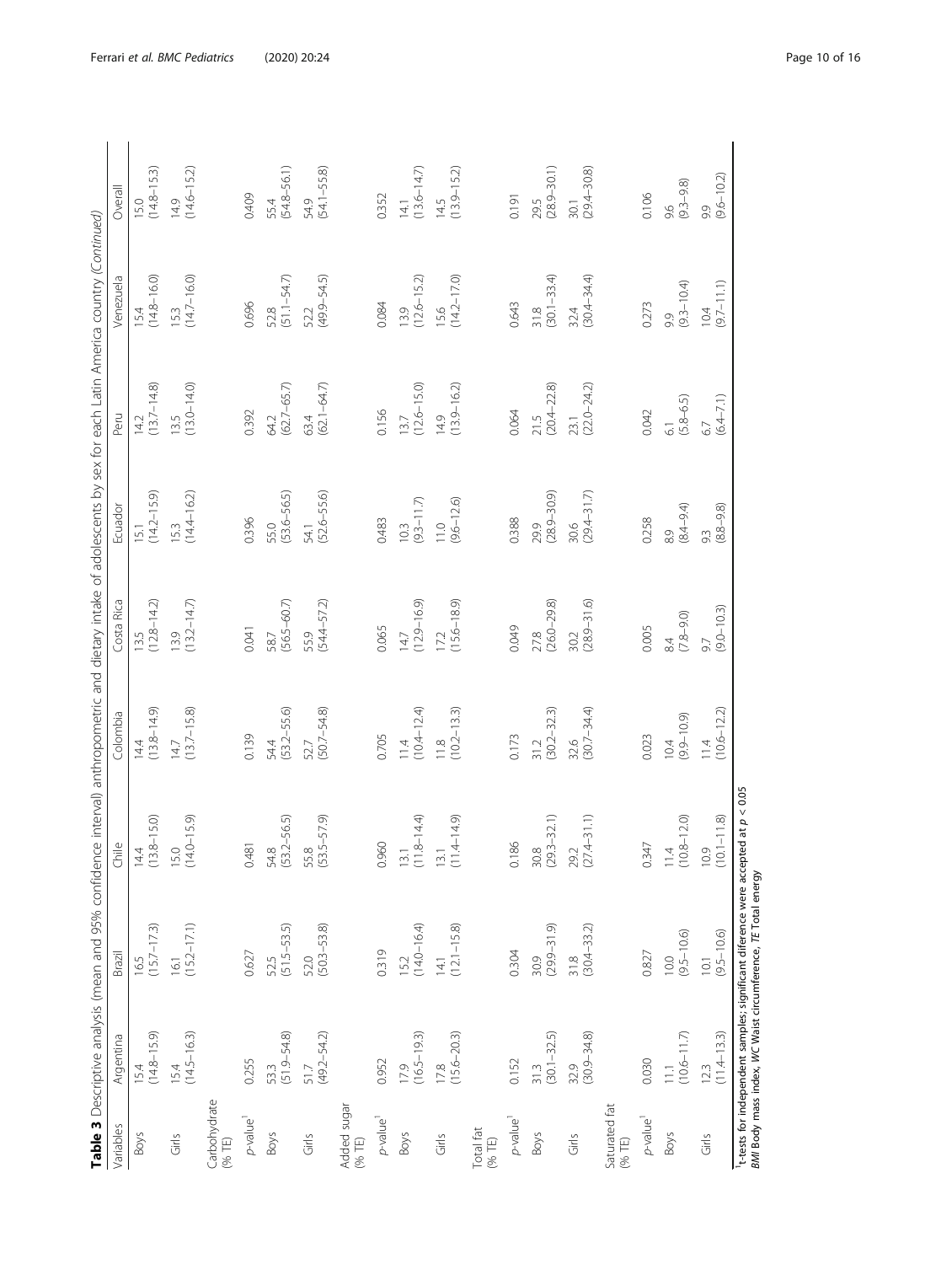<span id="page-10-0"></span>

|                                |                               | Table 4 Descriptive analysis (median and 25th and 75 percentile) of physical activity and sitting time of adolescents by sex for each Latin America country |                            |                               |                              |                               |                               |                               |                               |
|--------------------------------|-------------------------------|-------------------------------------------------------------------------------------------------------------------------------------------------------------|----------------------------|-------------------------------|------------------------------|-------------------------------|-------------------------------|-------------------------------|-------------------------------|
| Variables                      | Argentina                     | Brazil                                                                                                                                                      | Chile                      | Colombia                      | Costa Rica                   | Ecuador                       | Peru                          | Venezuela                     | Overall                       |
| Walking<br>(min/day)           |                               |                                                                                                                                                             |                            |                               |                              |                               |                               |                               |                               |
| $p$ -value <sup>1</sup>        | 0.292                         | 0.672                                                                                                                                                       | 0.759                      | 0.996                         | 0.805                        | 0.017                         | 0.277                         | 0.154                         | 0.544                         |
| Boys                           | $(14.6 - 90.0)$<br>42.8       | $20.0$<br>(11.8–35.0)                                                                                                                                       | $30.0$<br>(14.3–48.7)      | $(7.8 - 21.4)$<br>15.0        | $(17.1 - 55.0)$<br>35.0      | $(10.7 - 60.0)$<br>20.0       | $(22.3 - 42.5)$<br>30.0       | $(6.0 - 15.7)$<br>10.6        | $(11.4 - 40.0)$<br>20.0       |
| Girls                          | $17.1$<br>(11.1–27.5)         | $(11.4 - 45.0)$<br>30.0                                                                                                                                     | $\frac{8.6}{(6.1-17.1)}$   | $(5.9 - 50.3)$<br>20.3        | $(5.7 - 51.0)$<br>25.7       | $(8.2 - 15.2)$<br>10.3        | $(3.9 - 87.5)$<br>10.7        | $(8.2 - 11.0)$<br>9.6         | $12.8$<br>(6.9-32.1)          |
| Moderate PA<br>(min/day)       |                               |                                                                                                                                                             |                            |                               |                              |                               |                               |                               |                               |
| $p$ -value <sup>1</sup>        | 0.982                         | 0.427                                                                                                                                                       | 0.992                      | 0.043                         | 0.637                        | 0.465                         | 0.762                         | 0.628                         | 0.221                         |
| Boys                           | $(8.6 - 57.8)$<br>25.7        | $(10.3 - 35.0)$<br>28.6                                                                                                                                     | $19.3$<br>(10.9-36.4)      | $14.3$<br>(8.6-32.1)          | $\frac{114}{(8.6-22.8)}$     | $(15.0 - 42.8)$<br>21.4       | $(4.3 - 2.8)$<br>10.3         | $(6.1 - 15.0)$<br>8.6         | $17.1$<br>(8.6–34.3)          |
| Girls                          | $21.4$<br>(10.7-25.7)         | $\frac{17.1}{(3.2 - 23.6)}$                                                                                                                                 | $\frac{17.1}{(11.8-25.7)}$ | $\frac{3.8}{(1.9 - 6.3)}$     | $(4.3 - 25.3)$<br>8.6        | $\frac{15.0}{(7.8-27.3)}$     | $(3.9 - 30.0)$<br>107         | $7.8$<br>(5.2–9.6)            | $13.9$<br>(4.3–25.4)          |
| Vigorous PA<br>(min/day)       |                               |                                                                                                                                                             |                            |                               |                              |                               |                               |                               |                               |
| $p$ -value <sup>1</sup>        | 0.896                         | 0.352                                                                                                                                                       | 0.573                      | 0.157                         | 0.689                        | 0.102                         | 0.405                         | 0.204                         | 0.009                         |
| <b>Boys</b>                    | $(18.6 - 51.4)$<br>34.3       | $(20.7 - 128.6)$<br>85.7                                                                                                                                    | $25.7$<br>(11.8–120.0)     | $(11.4 - 55.7)$<br>25.7       | $30.0$<br>(3.7–57.8)         | $(111 - 77.1)$<br>17.1        | $21.4$<br>$(8.1 - 53.6)$      | $(12.8 - 45.0)$<br>25.7       | $(11.4 - 60.0)$<br>28.6       |
| Girls                          | $34.2$<br>(10.7–51.1)         | $(5.3 - 69.6)$<br>8.6                                                                                                                                       | $15.0$<br>$(3.2 - 102.8)$  | $\frac{11.8}{(2.7-30.0)}$     | $(8.6 - 68 - 0)$<br>20.0     | $(2.8 - 20.9)$<br>15.7        | $(4.3 - 39.6)$<br>8.6         | $(9.8 - 15.7)$<br>12.3        | $(8.0 - 27.8)$<br>14.6        |
| (MET-min/week)<br>Total PA     |                               |                                                                                                                                                             |                            |                               |                              |                               |                               |                               |                               |
| $p$ -value <sup>1</sup>        | 0.251                         | 0.131                                                                                                                                                       | 0.137                      | 0.515                         | 0.029                        | 0.034                         | 0.002                         | 0.019                         | 0.001                         |
| Boys                           | $(2360.0 - 5739.0)$<br>3450.0 | $(2526.0 - 9485.0)$<br>5773.0                                                                                                                               | 2920.5<br>(2110.9-8003.4)  | $(1572.5 - 6274.3)$<br>3262.0 | $(13192 - 4386.2)$<br>3099.5 | $(1419.0 - 5982.0)$<br>2964.0 | $(1394.2 - 5513.5)$<br>2475.2 | $(1313.5 - 3243.0)$<br>1619.0 | $(1706.5 - 5982.0)$<br>2997.0 |
| Girls                          | $(1659.7 - 3735.7)$<br>2911.5 | $(1164.0 - 5038.5)$<br>1755.0                                                                                                                               | 1722.0<br>(825.0-6599.0)   | $(1102.5 - 2105.6)$<br>1306.5 | $(13140 - 5694.1)$<br>1513.0 | $(865.6 - 2518.9)$<br>1514.5  | $(694.2 - 4443.7)$<br>2467.5  | $(1080.7 - 1405.7)$<br>1240.0 | $(1068.7 - 3870.4)$<br>1683.0 |
| (min/day)<br>ST total          |                               |                                                                                                                                                             |                            |                               |                              |                               |                               |                               |                               |
| $p$ -value <sup>1</sup>        | 0.495                         | 0.914                                                                                                                                                       | 0.543                      | 0.096                         | 0.564                        | 0.510                         | 0.845                         | 0.997                         | 0.317                         |
| Boys                           | $(0.095 - 0.06)$<br>120.0     | $(202.5 - 392.5)$<br>330.0                                                                                                                                  | 255.0<br>(198.7–393.7)     | $(75.0 - 510.0)$<br>210.0     | 195.0<br>(149.6–476.2)       | $(120.0 - 255.0)$<br>180.0    | $(128.1 - 258.7)$<br>220.0    | 210.0<br>(62.5–262.5)         | $(120.0 - 342.5)$<br>220.0    |
| Girls                          | 270.0<br>(142.5–352.5)        | $(195.0 - 360.0)$<br>240.0                                                                                                                                  | 270.0<br>(172.5-420.0)     | $(283.1 - 468.7)$<br>300.0    | 360.0<br>(90.0–510.0)        | $(40.0 - 331.9)$<br>165.0     | $(238.1 - 390.0)$<br>300.0    | 285.0<br>(230.2-320.7)        | $(172.5 - 367.5)$<br>273.7    |
| (min/day) on<br>weekdays<br>51 |                               |                                                                                                                                                             |                            |                               |                              |                               |                               |                               |                               |
| $p$ -value <sup>1</sup>        | 0.705                         | 0.829                                                                                                                                                       | 0.490                      | 0.033                         | 0.416                        | 0.351                         | 0.322                         | 0.316                         | 0.467                         |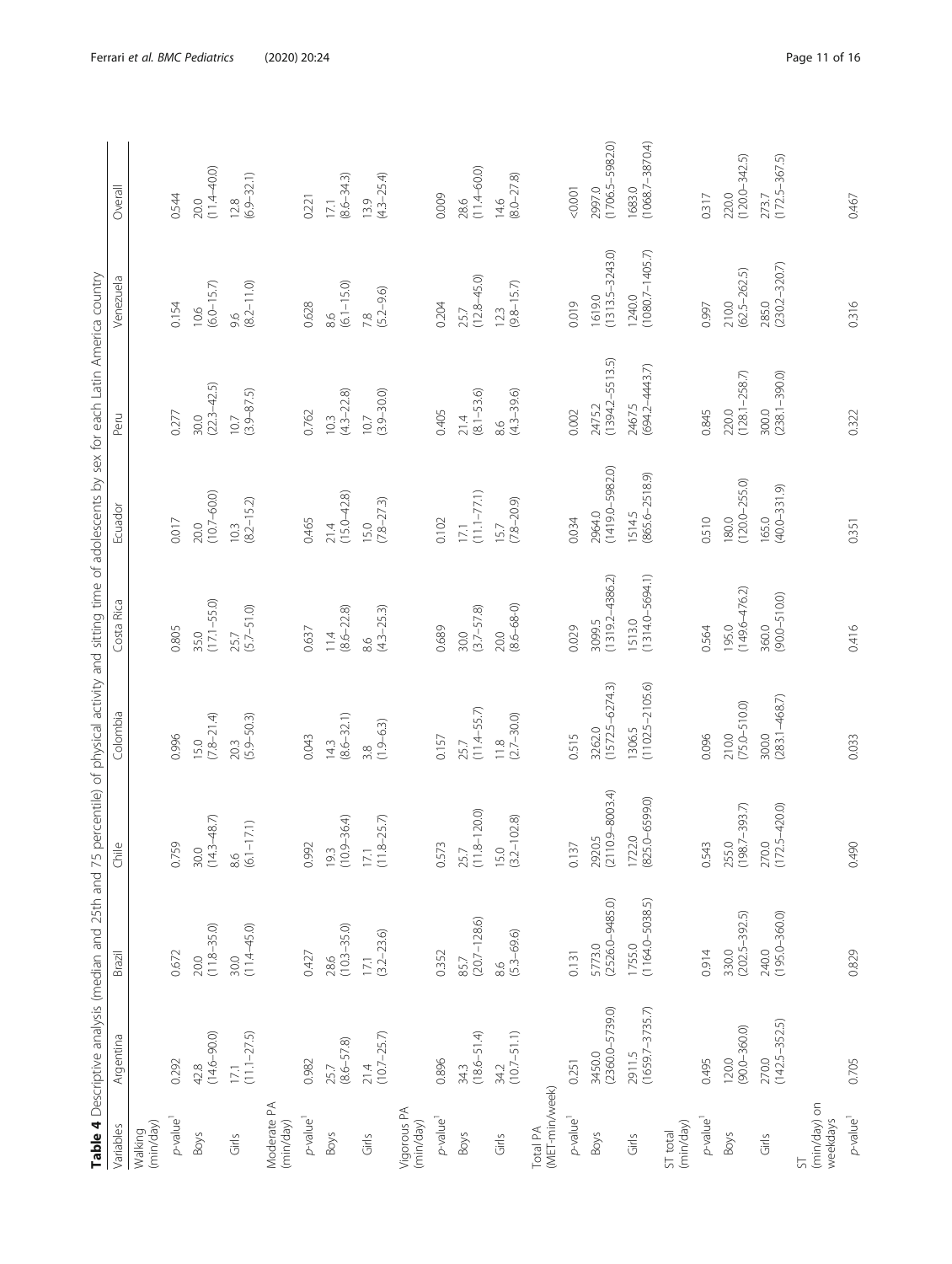|                              |                            | Table 4 Descriptive analysis (median and 25th and 75 percentile) of physical activity and sitting time of adolescents by sex for each Latin America country (Continued) |                            |                            |                            |                            |                            |                            |                            |
|------------------------------|----------------------------|-------------------------------------------------------------------------------------------------------------------------------------------------------------------------|----------------------------|----------------------------|----------------------------|----------------------------|----------------------------|----------------------------|----------------------------|
| Variables                    | Argentina                  | Brazil                                                                                                                                                                  | Chile                      | Colombia                   | Costa Rica                 | Ecuador                    | Peru                       | Venezuela                  | Overall                    |
| <b>Boys</b>                  | $(90.0 - 360.0)$<br>180.0  | $(180.0 - 420.0)$                                                                                                                                                       | $(165.0 - 427.5)$<br>360.0 | $(30.0 - 420.0)$<br>240.0  | $(89.2 - 427.5)$<br>180.0  | $(150.0 - 360.0)$<br>180.0 | $(90.0 - 385.0)$<br>285.0  | $(50.0 - 305.0)$<br>210.0  | $(120.0 - 420.0)$<br>240.0 |
| Girls                        | $(150.0 - 465.0)$<br>240.0 | $(180.0 - 390.0)$<br>240.0                                                                                                                                              | $(210.0 - 420.0)$<br>360.0 | $(315.0 - 630.0)$<br>450.0 | $(60.0 - 420.0)$<br>300.0  | $(52.5 - 420.0)$<br>210.0  | $(240.0 - 360.0)$<br>300.0 | $(220.5 - 320.7)$<br>270.5 | $(180.0 - 420.0)$<br>285.0 |
| weekend days<br>(min/day) on |                            |                                                                                                                                                                         |                            |                            |                            |                            |                            |                            |                            |
| p-value <sup>1</sup>         | 0.582                      | 0.848                                                                                                                                                                   | 0.378                      | 0.120                      | 0.424                      | 0.212                      | 0.355                      | 0.827                      | 0.446                      |
| Boys                         | $(60.0 - 180.0)$<br>120.0  | $105.0 - 450.0$<br>300.0                                                                                                                                                | $(135.0 - 315.0)$<br>210.0 | $(45.0 - 540.0)$<br>120.0  | $(150.0 - 525.0)$<br>270.0 | $(60.0 - 180.0)$<br>120.0  | $(67.5 - 221.2)$<br>135.0  | $(70.0 - 235.0)$<br>130.0  | $(90.0 - 270.0)$<br>150.0  |
| Girls                        | $(135.0 - 360)$<br>180.0   | 120.0-390.0)<br>300.0                                                                                                                                                   | $(135.0 - 420.0)$<br>180.0 | $(71.2 - 367.5)$<br>270.0  | $(120.0 - 600.0)$<br>300.0 | $(50.0 - 270.0)$<br>150.0  | $(213.7 - 420.0)$<br>315.0 | $(130.5 - 250.4)$<br>190.0 | $120.0 - 360.0$<br>232.5   |
|                              |                            | 'Mann-Whitney test; significant diference were accepted at $p < 0.05$<br>PA Physical activity, MET Metabolic equivalent, ST Sitting time                                |                            |                            |                            |                            |                            |                            |                            |

Ferrari et al. BMC Pediatrics (2020) 20:24 Page 12 of 16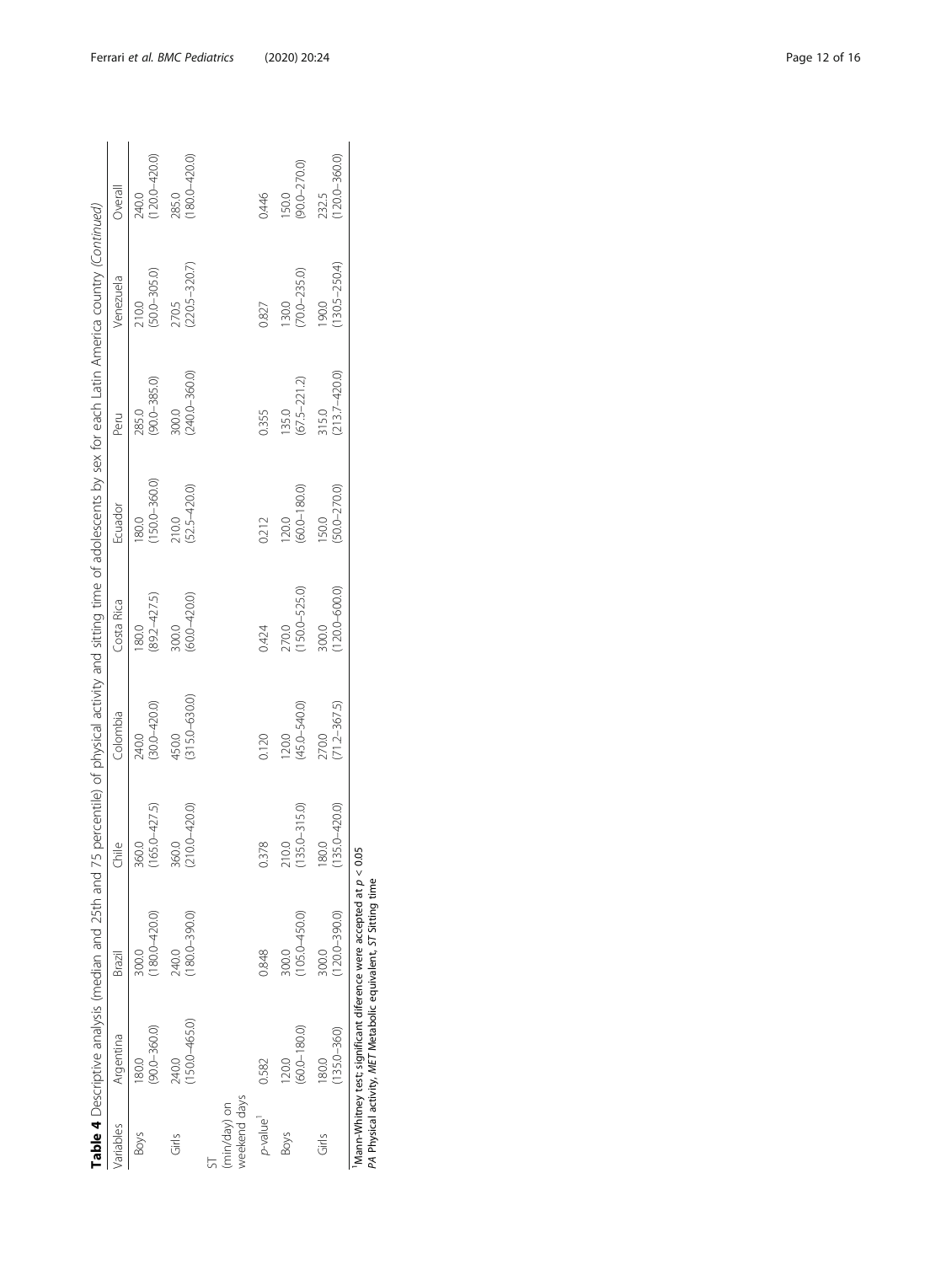and young adult (14–18 years old) participants in NHANES was similar to the eight LACs included in our study for both sexes (boys: 16.0% NHANES versus 15.0% LACs; girls: 14.4% NHANES versus 15.0% LACs) [[40](#page-15-0)].

Few studies have been conducted amongst the Latin American population in order for us to compare our findings. Results from the Brazilian Study of Cardiovascular Risks in Adolescents (ERICA) were similar to those found in the present study. The estimates in ERICA for the mean contribution of macronutrients (as a % of TE intake) from protein (15.4 and 16.3%), carbohydrate (54.0 and 53.7%), total fat (30.9 and 30.2%) and saturated fat (11.3 and 10.8%) among females and males aged 14– 17 years, respectively, were close to our results [\[41](#page-15-0)].

The high saturated fat intake confirmed by our study should be highlighted, as we can see on a global scale that American, Latin American and European adolescent populations have a high percentage of total energy intake that comes from this nutrient [[38](#page-15-0), [39,](#page-15-0) [41](#page-15-0)]. According to the FAO and the WHO, saturated fat should provide a maximum of 10% of total energy intake; but, in the present study, higher energy intake from this nutrient was reported by 46.8% of adolescents. Both organizations emphasize that it is important to assess not only total consumed lipids but also the local availability of their fractions (i.e. % TE), in order to elaborate and provide effective dietary guidance to promote adolescent health. Another important finding is that only 21.6% of ELANS adolescents met the recommendation of consuming less than 10% of energy from added sugar [\[29](#page-15-0)]. Excessive sugar consumption increases the risk for obesity and several other NCDs in both adolescents and adults.

In our study, boys engaged in more PA than girls in all countries. This finding is consistent with previous studies of sex disparities in PA [[42](#page-15-0), [43\]](#page-15-0); however, the magnitude of the difference differs by PA intensity. Results from the current study show that the sex difference is greater for vigorous- than for moderate-intensity PA. Efforts should therefore be made to develop agendas that specifically target and engage girls in increasing the intensity of their physical activity; however, to date, sex differences in PA intensity has seldom been investigated in LACs.

The consistent finding, confirmed also by our study, that boys are more active than girls provides the primary rationale for many interventions targeting physical inactivity among adolescent girls. Previous literature supports the argument for sex-targeted PA interventions, because adolescent boys and girls prefer different activities, participate in PA for different reasons, and may face different barriers to engaging in PA [\[44\]](#page-15-0). Furthermore, issues such as the involvement of the family [[45](#page-15-0)] and the perception of an unfavourable family situation, together with social roles, could explain to some extent, the lower levels of activity among adolescent girls [\[46](#page-15-0)]. PA interventions may also need to target girls at an earlier chronological age than boys, considering that, on average, girls mature 2 years earlier than boys [\[42](#page-15-0)].

We found in our study that median levels of ST were similar for both sexes. This finding is also consistent with other studies  $[6, 47]$  $[6, 47]$  $[6, 47]$  $[6, 47]$ . Furthermore, the most notable finding of the current study was that median levels of ST did not vary by BMI status for either sex. This finding differs from our hypothesis and does not agree with the few studies that compared SB levels according to BMI status in young people [\[48](#page-15-0), [49](#page-15-0)]. For example, Compernolle et al. [[48](#page-15-0)] found differences in SB between overweight/obese and normal weight adolescents. The high amount of time spent daily on SB may be concerning, as previous literature [[50](#page-15-0)] suggests that high levels of PA may not protect adolescents from the risks to health due to excessive amounts of time spent on SB.

A number of studies have compared self-reported data on PA with device-based methods such as accelerometry [[30,](#page-15-0) [51](#page-15-0), [52](#page-15-0)] and PA related energy-expenditure through the doubly-labelled water method [\[53](#page-15-0)]. The majority of studies showed positive but moderate associations between reported and device-based methods [[30,](#page-15-0) [51](#page-15-0)]. Previous studies estimated correlations of 0.23–0.40 between the self-reported data and accelerometer-assessed MVPA [[51](#page-15-0), [54](#page-15-0), [55\]](#page-15-0). Questionnaires remain the most feasible method to assess levels of PA at a population level due in part to expensive costs and high respondent burden associated with using device-based methods within large-scale health examination surveys [\[56\]](#page-15-0).

The present study has several strengths. Our study fills a gap in the evidence because to date no studies have presented a multi-country assessment of dietary intake and PA patterns among Latin American adolescents. A further strength is its comprehensive assessment of dietary intake through using two non-consecutive days of 24-h dietary recall. Also, the estimates of usual energy and macronutrient intake were based on statistical methods performed to appropriately adjust for intraindividual variability; and such procedures allowed the removal of extreme values [[57](#page-15-0)]. Our study is the first to evaluate PA and ST patterns in Latin American adolescents using a standardized methodology across a consortium of several participating countries. This study thus provides a unique Latin American dataset that will enable wider cross-country comparisons and therefore expand the existing literature.

Some limitations of the present study are also recognized. ELANS employed a cross-sectional design, precluding inferences about causality. In addition, since the ELANS data represent the dietary intake of urban adolescents in eight LACs, care must be taken to extrapolate these findings to other countries in South and Central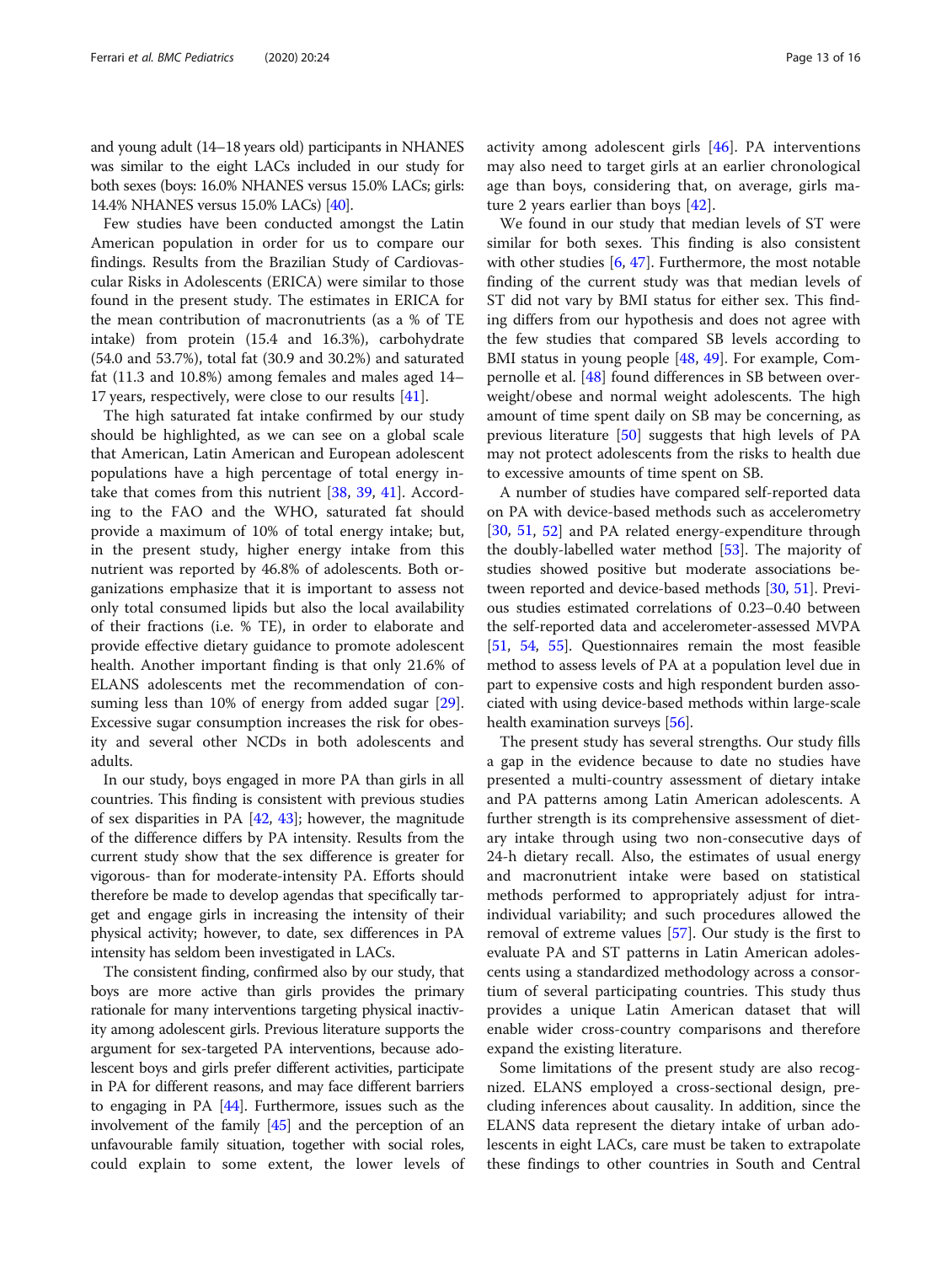<span id="page-13-0"></span>America. Although data from the rural population was not collected in this study, it should be highlighted that the majority of the populations studied currently live in urban regions (64 to 92%) [[58\]](#page-15-0). Misreporting could have altered the estimated levels of dietary intake presented. Under-reporting of healthy diets occurs in most adult populations, especially in women and in those with higher BMI. As reported in the literature [\[59\]](#page-15-0), underreporting could be attributable to participant's denial, a low ability to accurately report dietary intake, or due to social desirability bias. Despite these limitations, these data are the best currently available to evaluate dietary energy intake among Latin American adolescents. Finally, the current study did not include adolescents older than 17 years because the MVPA guidelines  $(\geq 60 \text{ min/}$ day) are for 5–17 year olds. The limited evidence regarding the validity of the IPAQ instrument among adolescents means that caution must be exercised when interpreting our findings on self-reported PA and ST.

# Conclusions

In conclusion, standardized data from the ELANS showed that the average levels of daily mean energy intake was higher in boys than in girls, but that the distribution of total energy intake across different macronutrients was similar between the sexes across the eight participating LACs. Overall, prevalence of physical inactivity was significantly higher in girls than boys.

Further research is needed to explore possible reasons for the sex differences in PA detailed in our analyses. Future studies with larger samples of children and adolescents are needed to obtain a more representative understanding of the energy intake, PA and SB of adolescents in the Latin American region.

# Supplementary information

Supplementary information accompanies this paper at [https://doi.org/10.](https://doi.org/10.1186/s12887-020-1920-x) [1186/s12887-020-1920-x](https://doi.org/10.1186/s12887-020-1920-x).

Additional file 1: Table S1. Prevalence of nutritional status (%) and of total energy (>10%) from saturated fat and added sugar of adolescents by sex for each Latin America country. Table S2. Prevalence of total energy (>10%) from saturated fat and added sugar of adolescents by sex and by nutritional status for each Latin America country. Table S3. Prevalence (%) of physical inactivity by sex and by nutritional (BMI) status for each Latin America country. Table S4. Descriptive analysis (median and 25th and 75 percentile) of total physical activity (MET-min/week) and sitting time of adolescents by sex and by nutritional status for each Latin America country.

#### Abbreviations

AMDR: Acceptable macronutrient distribution ranges; BMI: Body mass index; ELANS: Latin American Study of Nutrition and Health; ENALIA: National Dietary Survey on the Child and Adolescent Population; ERIKA: Brazilian Study of Cardiovascular Risks in Adolescents; FAO: Food and Agriculture Organization of the United Nations; IPAQ: International Physical Activity Questionnaire; LACs: Latin American countries; Min: Minutes; MPA: Moderateintensity physical activity; MSM: Multiple source method; MVPA: Moderate to

vigorous intensity physical activity; NCDs: Non-communicable diseases; NHANES: National Health and Nutrition Examination Survey; PA: Physical activity; SB: Sedentary behaviours; ST: Sitting time; TE: Total energy; USDA: United States Department of Agriculture; VPA: Vigorous-intensity physical activity; WC: Waist circumference; WHO: World Health Organization

#### Acknowledgments

We would like to thank the following individuals at each of the participating sites who made substantial contributions to the ELANS: Luis A. Moreno, Beate Lloyd, Brenda Lynch, Mariela Jauregui, Alejandra Guidi, Luis Costa, and Regina Mara Fisberg. <sup>‡</sup>The following are members of ELANS Study Group: Chairs: Mauro Fisberg and Irina Kovalskys; Co-chair: Georgina Gómez Salas; Core Group members: Attilio Rigotti, Lilia Yadira Cortés Sanabria, Georgina Gómez Salas, Martha Cecilia Yépez García, Rossina Gabriella Pareja Torres, and Marianella Herrera-Cuenca; Steering Committee: Berthold Koletzko, Luis A. Moreno, and Michael Pratt; Project Managers: Viviana Guajardo and Ioná Zalcman Zimberg; International Life Sciences Institute-Argentina: Irina Kovalskys, Viviana Guajardo, María Paz Amigo, Ximena Janezic, and Fernando Cardini; Universidad I Salud: Myriam Echeverry and Martin Langsman; Instituto Pensi-Hospital Infantil Sabara-Brazil: Mauro Fisberg, Ioná Zalcman Zimberg, and Natasha Aparecida Grande de França; Pontificia Universidad Católica de Chile: Attilio Rigotti, Guadalupe Echeverría, Leslie Landaeta, and Óscar Castillo; Pontificia Universidad Javeriana-Colombia: Lilia Yadira Cortés Sanabria, Luz Nayibe Vargas, Luisa Fernanda Tobar, and Yuri Milena Castillo; Universidad de Costa Rica: Georgina Gómez Salas, Rafael Monge Rojas, and Anne Chinnock; Universidad San Francisco de Quito-Ecuador: Martha Cecilia Yépez García, Mónica Villar Cáceres, and María Belén Ocampo; Instituto de Investigación Nutricional-Perú: Rossina Pareja Torres, María Reyna Liria, Krysty Meza, Mellisa Abad, and Mary Penny; Universidad Central de Venezuela: Marianella Herrera-Cuenca, Maritza Landaeta, Betty Méndez, Maura Vasquez, Omaira Rivas, Carmen Meza, Servando Ruiz, Guillermo Ramirez, and Pablo Hernández; Statistical advisor: Alexandre D.P. Chiavegatto Filho; Accelerometry analysis: Priscila Bezerra Gonçalves and Claudia Alberico; Physical activity advisor: Gerson Luis de Moraes Ferrari.

#### Authors' contributions

GLMF: conceived the study, analyzed the data and wrote the first draft of the manuscript; IK: performed the projects and final approval of version to be published; MF: made substantial contributions to design, analysis and interpretation of data; drafting the article with critical revision for important intellectual content; final approval of version to be published; GG: performed the projects and drafting the manuscript with critical revision for important intellectual content; AR: performed the projects; drafting the article with critical revision for important intellectual content; final approval of version to be published; LYCS: performed the projects and participated in the study design; MCYG: performed the projects and participated in the study design; RGPT: drafting the manuscript with critical revision for important intellectual content; MH-C: performed the projects and participated in the study design; IZZ: literature search, data analysis and participated in study management; VG: performed the projects and participated in the study design; MP: performed the projects and wrote the manuscript; ANP: analyzed the data and wrote the draft; SS: analyzed the data and wrote the draft; CAC-M: analyzed the data, wrote the first draft, and coordinated the writing of the subsequent drafts and the final version of the manuscript; DS: analyzed the data, wrote the first draft, and coordinated the writing of the subsequent drafts and the final version of the paper. All authors have provided a critical revision and final approval of the manuscript.

#### Funding

The ELANS was supported by a scientific grant from the Coca Cola Company, and support from the Ferrero, Instituto Pensi / Hospital Infantil Sabara, International Life Science Institute of Argentina, Universidad de Costa Rica, Pontificia Universidad Católica de Chile, Pontificia Universidad Javeriana, Universidad Central de Venezuela (CENDES-UCV)/Fundación Bengoa, Universidad San Francisco de Quito, and Instituto de Investigación Nutricional de Peru. The sponsors had no role in study design, in the collection, analyses, or interpretation of data, in the writing of the manuscript, and in the decision to publish the results. This study is registered at [www.clinicaltrials.gov](http://www.clinicaltrials.gov) (No. NCT02226627).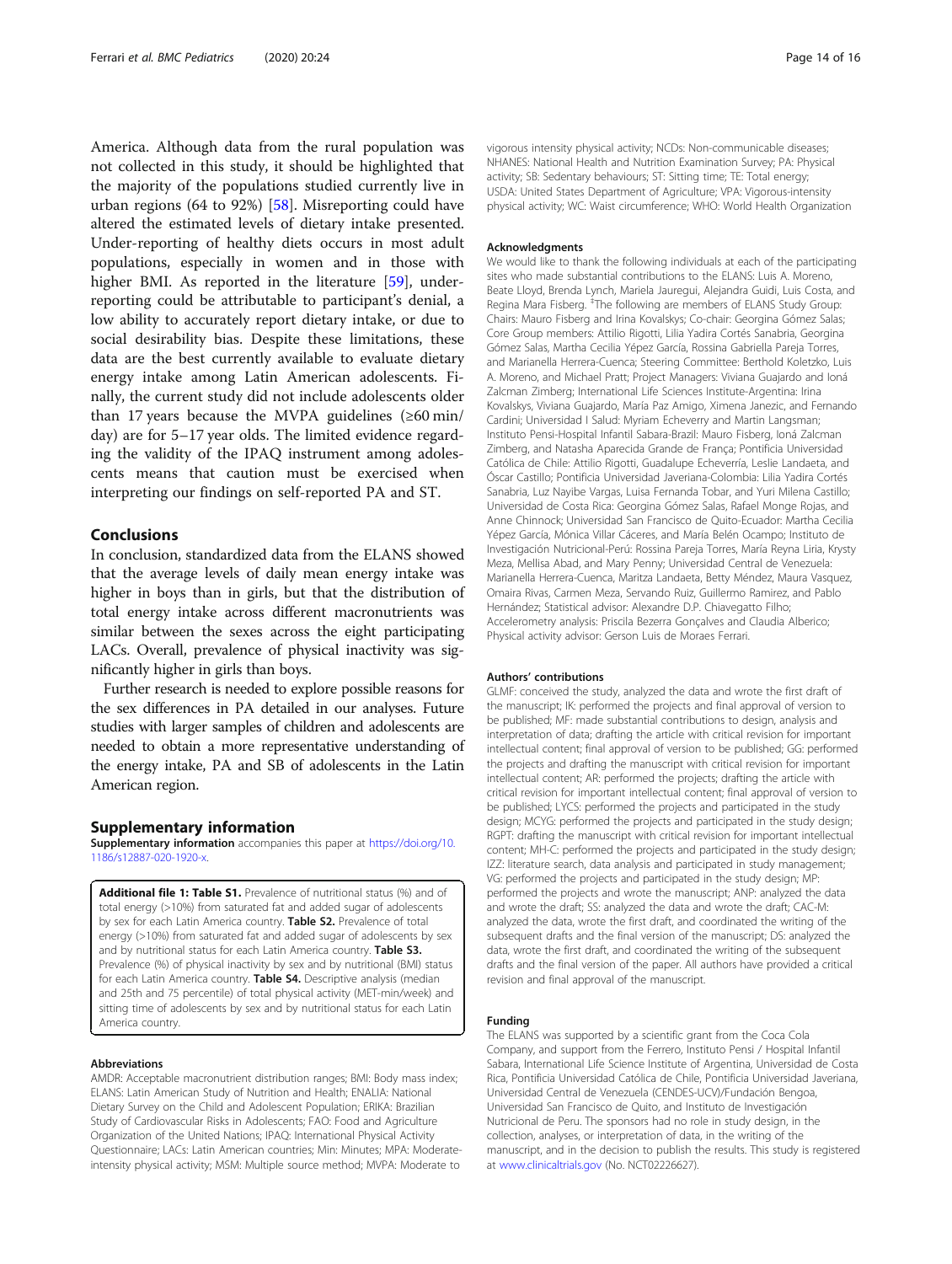#### <span id="page-14-0"></span>Availability of data and materials

The dataset used and analysed during the current study are available from the corresponding author on reasonable request.

#### Ethics approval and consent to participate

This study was conducted according to the guidelines laid down in the Declaration of Helsinki and all procedures involving human subjects/patients and each site specific protocol was also approved by the ethical review boards of the participating institutions. The overarching ELANS protocol was approved by the Western Institutional Review Board (#20140605) and is registered at Clinical Trials (#NCT02226627).

Argentina: Comité de ética de la Asociación Médica Argentina; Brazil: Comité de ética do Instituto Pensi – Fundação José Luiz Setubal – Hospital Infantil Sabara; Chile: Comité de ético científico de la Facultad de Medicina de la Pontificia Universidad Católica de Chile; Colombia: Comité de Investigación y ética de la Faculdade de Ciencias de la Pontificia Universidad Javeriana; Costa Rica: Comité ético científico de la Vicerrectoría de Investigación de La Universidad de Costa Rica; Ecuador: Comité de Bioética Universidad de San Francisco de Quito; Peru: Comité Institucional de ética del Instituto de Investigación Nutricional; Venezuela: Comisión de Bioética de la Escuela de Antropología de la Universidad Central de Venezuela.

A document provided a short description of the purpose of the survey, confidentiality practices, contact information, and a link to the survey. Participants were considered to have consented once they read the document and signed to the survey. Informed assent was obtained from every adolescent, and all parents and/or legal guardians signed an informed consent. All participants signed a written informed consent/assent before commencing the study. Participants' confidentiality for the pooled data was maintained using numeric identification codes rather than names. All data transfer was done using a secure file sharing system.

#### Consent for publication

Not applicable.

#### Competing interests

The authors declare that they have no competing interests.

#### Author details

<sup>1</sup>Centro de Investigación en Fisiología del Ejercicio - CIFE, Universidad Mayor, Santiago, Chile. <sup>2</sup>Departamento de Pediatria da Universidade Federal de São Paulo, São Paulo, Brazil. <sup>3</sup> Commitee of Nutrition and Wellbeing, International Life Science Institute (ILSI-Argentina), Buenos Aires, Argentina. <sup>4</sup>Instituto Pensi, Fundação José Luiz Egydio Setubal, Hospital Infantil Sabará, São Paulo, Brazil. <sup>5</sup>Departamento de Bioquímica, Escuela de Medicina, Universidad de Costa Rica, San José, Costa Rica. <sup>6</sup>Centro de Nutrición Molecular y Enfermedades Crónicas, Departamento de Nutrición, Diabetes y Metabolismo, Escuela de Medicina, Pontificia Universidad Católica, Santiago, Chile. <sup>7</sup>Departamento de Nutrición y Bioquímica, Pontificia Universidad Javeriana, Bogotá, Colombia. <sup>8</sup>Colégio de Ciencias de la Salud, Universidad San Francisco de Quito, Quito, Ecuador. <sup>9</sup>Instituto de Investigación Nutricional, La Molina, Lima, Peru. 10Centro de Estudios del Desarrollo, Universidad Central de Venezuela (CENDES-UCV)/Fundación Bengoa, Caracas, Venezuela. 11Departamento de Psicobiologia, Universidade Federal de São Paulo, São Paulo, Brazil. <sup>12</sup>Institute for Public Health, University of California San Diego, La Jolla, CA, USA. 13Faculdade de Ciências Biológicas e da Saúde, Universidade São Judas Tadeu, São Paulo, Brazil. <sup>14</sup>Institute of Epidemiology and Health Care, University College London, London, UK. <sup>15</sup>Grupo de Estudio en Educación, Actividad Física y Salud (GEEAFyS), Universidad Católica del Maule, Talca, Chile.

#### Received: 13 August 2019 Accepted: 8 January 2020 Published online: 21 January 2020

#### References

- 1. GBD 2015 DALYs and HALE Collaborators. Global, regional, and national disability-adjusted life-years (DALYs) for 315 diseases and injuries and healthy life expectancy (HALE), 1990–2015: a systematic analysis for the Global Burden of Disease Study 2015. Lancet. 2016;388:1603–58.
- 2. World Health Organisation. Global status report on noncommunicable diseases 2014. In: Noncommunicable diseases and mental health; 2014. Available from: [http://www.who.int/nmh/publications/ncd-status-report-2014/en/.](http://www.who.int/nmh/publications/ncd-status-report-2014/en/)
- 3. Pullar J, Allen L, Townsend N, Williams J, Foster C, Roberts N, et al. The impact of poverty reduction and development interventions on noncommunicable diseases and their behavioural risk factors in low and lowermiddle income countries: a systematic review. PLoS One. 2018;13:e0193378.
- 4. Corvalan C, Garmendia ML, Jones-Smith J, Lutter CK, Miranda JJ, Pedraza LS, et al. Nutrition status of children in Latin America. Obes Rev. 2017;18(Suppl 2):7–18.
- 5. NCD Risk Factor Collaboration. Worldwide trends in body-mass index, underweight, overweight, and obesity from 1975 to 2016: a pooled analysis of 2416 population-based measurement studies in 128.9 million children, adolescents, and adults. Lancet. 2017;390:2627–42.
- 6. Aguilar-Farias N, Martino-Fuentealba P, Carcamo-Oyarzun J, Cortinez-O'Ryan A, Cristi-Montero C, Von Oetinger A, et al. A regional vision of physical activity, sedentary behaviour and physical education in adolescents from Latin America and the Caribbean: results from 26 countries. Int J Epidemiol. 2018. <https://doi.org/10.1093/ije/dyy033>.
- 7. Poggio R, Seron P, Calandrelli M, Ponzo J, Mores N, Matta MG, et al. Prevalence, patterns, and correlates of physical activity among the adult population in Latin America: cross-sectional results from the CESCAS I study. Glob Heart. 2016;11:81–8.
- 8. Kain J, Hernandez Cordero S, Pineda D, de Moraes AF, Antiporta D, Collese T, et al. Obesity prevention in Latin America. Curr Obes Rep. 2014;3:150–5.
- 9. Pratt M, Charvel Orozco AS, Hernandez-Avila M, Reis RS, Sarmiento OL. Obesity prevention lessons from Latin America. Prev Med. 2014;69(Suppl 1):S120–2.
- 10. Patnode CD, Evans CV, Senger CA, Redmond N, Lin JS. Behavioral counseling to promote a healthful diet and physical activity for cardiovascular disease prevention in adults without known cardiovascular disease risk factors: updated evidence report and systematic review for the US preventive services task force. JAMA. 2017;318:175–93.
- 11. Biswas A, Oh PI, Faulkner GE, Bajaj RR, Silver MA, Mitchell MS, et al. Sedentary time and its association with risk for disease incidence, mortality, and hospitalization in adults: a systematic review and meta-analysis. Ann Intern Med. 2015;162:123–32.
- 12. Cuenca-Garcia M, Ortega FB, Ruiz JR, Gonzalez-Gross M, Labayen I, Jago R, et al. Combined influence of healthy diet and active lifestyle on cardiovascular disease risk factors in adolescents. Scand J Med Sci Sports. 2014;24:553–62.
- 13. Kovalskys I, Fisberg M, Gomez G, Pareja RG, Yepez Garcia MC, Cortes Sanabria LY, et al. Energy intake and food sources of eight Latin American countries: results from the Latin American study of nutrition and health (ELANS). Public Health Nutr. 2018;21:2535–47.
- 14. Fisberg M, Kovalskys I, Gomez G, Rigotti A, Cortes LY, Herrera-Cuenca M, et al. Latin American study of nutrition and health (ELANS): rationale and study design. BMC Public Health. 2016;16:93.
- 15. Lohman TG, Roche AF, Martorell R. Anthropometric standardization reference manual, vol. 24. 3rd ed. Champaign: Human Kinetics Press; 1988.
- 16. de Onis M, Onyango AW, Borghi E, Siyam A, Siekmann J. Development of a WHO growth reference for school-aged children and adolescents. Bull World Health Organ. 2007;9:660–7.
- 17. World Health Organization. Waist circumference and waist-hip ratio: report of a WHO expert consultation. Geneva: World Health Organization; 2008. p. 2011.
- 18. Katzmarzyk PT, Srinivasan SR, Chen W, Malina RM, Bouchard C, Berenson GS. Body mass index, waist circumference, and clustering of cardiovascular disease risk factors in a biracial sample of children and adolescents. Pediatrics. 2004;114:e198–205.
- 19. Shim JE, Oh K, Kim HC. Dietary assessment methods in epidemiologic studies. Epidemiol Health. 2014;36:e2014009.
- 20. Kweon S, Kim Y, Jang MJ, Kim Y, Kim K, Choi S, et al. Data resource profile: the Korea National Health and Nutrition Examination Survey (KNHANES). Int J Epidemiol. 2014;43:69–77.
- 21. Crispim SP, de Vries JH, Geelen A, Souverein OW, Hulshof PJ, Lafay L, et al. Two non-consecutive 24 h recalls using EPIC-soft software are sufficiently valid for comparing protein and potassium intake between five European centres--results from the European food consumption validation (EFCOVAL) study. Br J Nutr. 2011;105:447–58.
- 22. Willett W. Nutritional epidemiology. 3rd ed. New York: Oxford University Press; 2012.
- 23. Moshfegh AJ, Rhodes DG, Baer DJ, Murayi T, Clemens JC, Rumpler WV, Paul DR, et al. The US department of agriculture automated multiple-pass method reduces bias in the collection of energy intakes. Am J Clin Nutr. 2008;88:324–2.